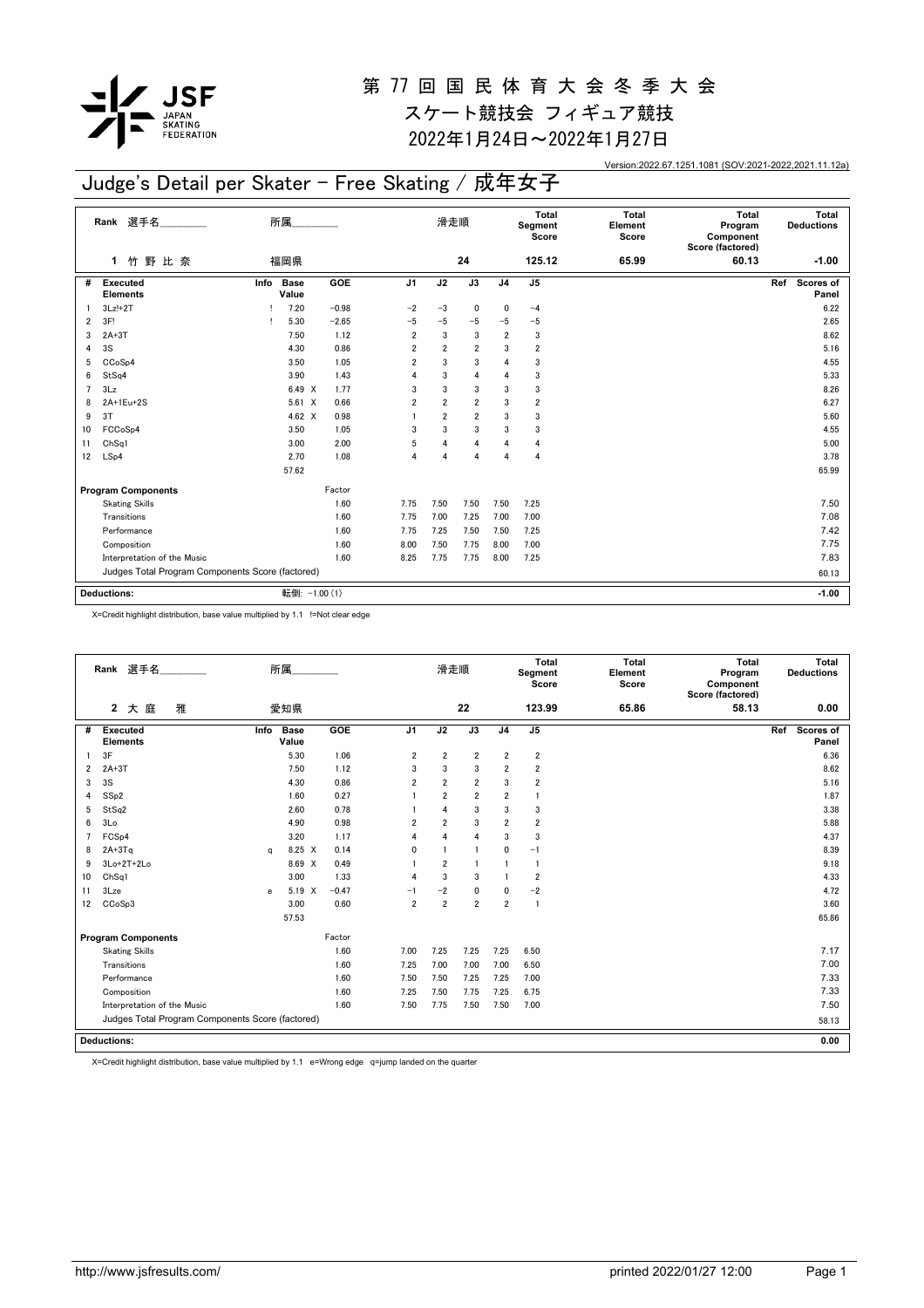

2022年1月24日~2022年1月27日

Version:2022.67.1251.1081 (SOV:2021-2022,2021.11.12a)

## Judge's Detail per Skater - Free Skating / 成年女子

|    | Rank 選手名                                         |          | 所属                   |         | 滑走順            |                |                 | Total<br>Segment<br>Score | <b>Total</b><br>Element<br>Score | <b>Total</b><br>Program<br>Component<br>Score (factored) | Total<br><b>Deductions</b> |                           |
|----|--------------------------------------------------|----------|----------------------|---------|----------------|----------------|-----------------|---------------------------|----------------------------------|----------------------------------------------------------|----------------------------|---------------------------|
|    | 咲 綺<br>三宅<br>3                                   |          | 岡山県                  |         |                |                | 19              |                           | 113.90                           | 61.16                                                    | 53.74                      | $-1.00$                   |
| #  | <b>Executed</b><br><b>Elements</b>               | Info     | <b>Base</b><br>Value | GOE     | J1             | J2             | $\overline{J3}$ | J <sub>4</sub>            | J <sub>5</sub>                   |                                                          |                            | Scores of<br>Ref<br>Panel |
|    | 3Aq                                              | $\alpha$ | 8.00                 | $-4.00$ | $-5$           | $-5$           | $-5$            | $-5$                      | $-5$                             |                                                          |                            | 4.00                      |
| 2  | 3Lz!                                             |          | 5.90                 | 0.98    | $\overline{2}$ | $\overline{2}$ | $\overline{2}$  |                           | $\mathbf{1}$                     |                                                          |                            | 6.88                      |
| 3  | 3F                                               |          | 5.30                 | 0.88    |                | 3              | $\overline{2}$  | $\overline{\mathbf{2}}$   | $\overline{1}$                   |                                                          |                            | 6.18                      |
| 4  | CCoSp3                                           |          | 3.00                 | 0.40    |                | $\overline{2}$ | $\overline{1}$  |                           | $\overline{2}$                   |                                                          |                            | 3.40                      |
| 5  | 3T+2A+SEQ                                        |          | 6.00                 | 0.98    | $\overline{2}$ | 3              | 3               | 2                         | 2                                |                                                          |                            | 6.98                      |
| 6  | FCSp3                                            |          | 2.80                 | 0.56    |                | $\overline{2}$ | $\overline{2}$  | $\overline{2}$            | $\overline{2}$                   |                                                          |                            | 3.36                      |
|    | StSq3                                            |          | 3.30                 | 0.99    | 3              | 3              | 3               | $\overline{2}$            | 3                                |                                                          |                            | 4.29                      |
| 8  | $3S+2T$                                          |          | $6.16 \quad X$       | 1.00    | $\overline{2}$ | 3              | $\overline{2}$  | 3                         | $\overline{\mathbf{2}}$          |                                                          |                            | 7.16                      |
| 9  | $3T+2T+1Lo$                                      |          | 6.60 X               | 0.42    |                |                | $\overline{1}$  |                           | 0                                |                                                          |                            | 7.02                      |
| 10 | 3S                                               |          | 4.73 X               | $-0.14$ | $-1$           | 0              | $\mathbf 0$     | 0                         | $-1$                             |                                                          |                            | 4.59                      |
| 11 | LSp3                                             |          | 2.40                 | 0.40    |                | $\overline{2}$ | $\overline{2}$  |                           | $\overline{\mathbf{2}}$          |                                                          |                            | 2.80                      |
| 12 | ChSq1                                            |          | 3.00                 | 1.50    | $\overline{1}$ | 3              | 3               | 3                         | 4                                |                                                          |                            | 4.50                      |
|    |                                                  |          | 57.19                |         |                |                |                 |                           |                                  |                                                          |                            | 61.16                     |
|    | <b>Program Components</b>                        |          |                      | Factor  |                |                |                 |                           |                                  |                                                          |                            |                           |
|    | <b>Skating Skills</b>                            |          |                      | 1.60    | 6.50           | 7.25           | 6.75            | 6.50                      | 6.75                             |                                                          |                            | 6.67                      |
|    | Transitions                                      |          |                      | 1.60    | 6.00           | 6.75           | 6.50            | 6.00                      | 6.50                             |                                                          |                            | 6.33                      |
|    | Performance                                      |          |                      | 1.60    | 6.50           | 7.25           | 6.75            | 6.50                      | 7.00                             |                                                          |                            | 6.75                      |
|    | Composition                                      |          |                      | 1.60    | 6.25           | 7.50           | 7.00            | 6.75                      | 7.00                             |                                                          |                            | 6.92                      |
|    | Interpretation of the Music                      |          |                      | 1.60    | 6.50           | 7.50           | 7.25            | 6.75                      | 6.75                             |                                                          |                            | 6.92                      |
|    | Judges Total Program Components Score (factored) |          |                      |         |                |                |                 |                           |                                  |                                                          |                            | 53.74                     |
|    | <b>Deductions:</b>                               |          | 転倒: -1.00 (1)        |         |                |                |                 |                           |                                  |                                                          |                            | $-1.00$                   |

X=Credit highlight distribution, base value multiplied by 1.1 !=Not clear edge q=jump landed on the quarter

| 23<br>109.18<br>52.91<br>56.27<br>青<br>木祐奈<br>神奈川県<br>4<br><b>GOE</b><br>J <sub>1</sub><br>J2<br>J3<br>J <sub>5</sub><br>J <sub>4</sub><br>#<br>Executed<br>Info<br><b>Base</b><br>Ref<br>Value<br><b>Elements</b><br>0.79<br>$3Lz+2Lo$<br>7.60<br>$\overline{2}$<br>2<br>-1<br>$\overline{1}$<br>$\overline{1}$<br>2A<br>3.30<br>$-0.77$<br>$-3$<br>$-2$<br>$-2$<br>$-3$<br>$\overline{2}$<br>$-1$<br>$3F+2Tq$<br>6.60<br>$-2.12$<br>$-4$<br>$-5$<br>3<br>$-4$<br>$-4$<br>$-4$<br>a<br>LSp4<br>2.70<br>0.63<br>3<br>$\overline{2}$<br>$\overline{2}$<br>3<br>$\overline{1}$<br>4<br>$-0.29$<br>3Sq<br>4.30<br>0<br>5<br>$-1$<br>$\mathbf{0}$<br>$-1$<br>$-1$<br>a<br>FCS <sub>p4</sub><br>3.20<br>0.64<br>2<br>2<br>$\overline{2}$<br>$\overline{2}$<br>6<br>$\overline{\mathbf{1}}$<br>3Lz<br>6.49 X<br>0.39<br>$\mathbf{0}$<br>$\overline{7}$<br>$-1$<br>1<br>1<br>-1<br>StSq3<br>3.30<br>0.66<br>3<br>$\overline{\mathbf{2}}$<br>$\overline{2}$<br>$\overline{2}$<br>$\overline{2}$<br>8<br>6.93 X<br>$\overline{2}$<br>2A+2T+2Lo<br>0.66<br>$\overline{2}$<br>$\overline{2}$<br>$\overline{2}$<br>9<br>$\overline{1}$ | 0.00<br>Scores of<br>Panel |
|----------------------------------------------------------------------------------------------------------------------------------------------------------------------------------------------------------------------------------------------------------------------------------------------------------------------------------------------------------------------------------------------------------------------------------------------------------------------------------------------------------------------------------------------------------------------------------------------------------------------------------------------------------------------------------------------------------------------------------------------------------------------------------------------------------------------------------------------------------------------------------------------------------------------------------------------------------------------------------------------------------------------------------------------------------------------------------------------------------------------------|----------------------------|
|                                                                                                                                                                                                                                                                                                                                                                                                                                                                                                                                                                                                                                                                                                                                                                                                                                                                                                                                                                                                                                                                                                                            |                            |
|                                                                                                                                                                                                                                                                                                                                                                                                                                                                                                                                                                                                                                                                                                                                                                                                                                                                                                                                                                                                                                                                                                                            |                            |
|                                                                                                                                                                                                                                                                                                                                                                                                                                                                                                                                                                                                                                                                                                                                                                                                                                                                                                                                                                                                                                                                                                                            | 8.39                       |
|                                                                                                                                                                                                                                                                                                                                                                                                                                                                                                                                                                                                                                                                                                                                                                                                                                                                                                                                                                                                                                                                                                                            | 2.53                       |
|                                                                                                                                                                                                                                                                                                                                                                                                                                                                                                                                                                                                                                                                                                                                                                                                                                                                                                                                                                                                                                                                                                                            | 4.48                       |
|                                                                                                                                                                                                                                                                                                                                                                                                                                                                                                                                                                                                                                                                                                                                                                                                                                                                                                                                                                                                                                                                                                                            | 3.33                       |
|                                                                                                                                                                                                                                                                                                                                                                                                                                                                                                                                                                                                                                                                                                                                                                                                                                                                                                                                                                                                                                                                                                                            | 4.01                       |
|                                                                                                                                                                                                                                                                                                                                                                                                                                                                                                                                                                                                                                                                                                                                                                                                                                                                                                                                                                                                                                                                                                                            | 3.84                       |
|                                                                                                                                                                                                                                                                                                                                                                                                                                                                                                                                                                                                                                                                                                                                                                                                                                                                                                                                                                                                                                                                                                                            | 6.88                       |
|                                                                                                                                                                                                                                                                                                                                                                                                                                                                                                                                                                                                                                                                                                                                                                                                                                                                                                                                                                                                                                                                                                                            | 3.96                       |
|                                                                                                                                                                                                                                                                                                                                                                                                                                                                                                                                                                                                                                                                                                                                                                                                                                                                                                                                                                                                                                                                                                                            | 7.59                       |
| 0.00 X<br>0.00<br>$2Lo*$<br>10<br>$\ast$<br>$\overline{\phantom{0}}$<br>$\overline{\phantom{0}}$<br>$\overline{\phantom{0}}$<br>$\overline{\phantom{m}}$                                                                                                                                                                                                                                                                                                                                                                                                                                                                                                                                                                                                                                                                                                                                                                                                                                                                                                                                                                   | 0.00                       |
| CCoSp3<br>3.00<br>0.40<br>$\overline{2}$<br>$\overline{2}$<br>11                                                                                                                                                                                                                                                                                                                                                                                                                                                                                                                                                                                                                                                                                                                                                                                                                                                                                                                                                                                                                                                           | 3.40                       |
| ChSq1<br>3.00<br>1.50<br>3<br>4<br>$\overline{2}$<br>3<br>3<br>12                                                                                                                                                                                                                                                                                                                                                                                                                                                                                                                                                                                                                                                                                                                                                                                                                                                                                                                                                                                                                                                          | 4.50                       |
| 50.42                                                                                                                                                                                                                                                                                                                                                                                                                                                                                                                                                                                                                                                                                                                                                                                                                                                                                                                                                                                                                                                                                                                      | 52.91                      |
| Factor<br><b>Program Components</b>                                                                                                                                                                                                                                                                                                                                                                                                                                                                                                                                                                                                                                                                                                                                                                                                                                                                                                                                                                                                                                                                                        |                            |
| 1.60<br>7.00<br>7.50<br>7.00<br>6.75<br>7.00<br><b>Skating Skills</b>                                                                                                                                                                                                                                                                                                                                                                                                                                                                                                                                                                                                                                                                                                                                                                                                                                                                                                                                                                                                                                                      | 7.00                       |
| Transitions<br>1.60<br>7.25<br>7.00<br>7.00<br>6.50<br>6.75                                                                                                                                                                                                                                                                                                                                                                                                                                                                                                                                                                                                                                                                                                                                                                                                                                                                                                                                                                                                                                                                | 6.92                       |
| 1.60<br>7.50<br>6.75<br>Performance<br>7.00<br>6.75<br>6.75                                                                                                                                                                                                                                                                                                                                                                                                                                                                                                                                                                                                                                                                                                                                                                                                                                                                                                                                                                                                                                                                | 6.83                       |
| Composition<br>1.60<br>7.50<br>7.50<br>7.00<br>7.25<br>7.00                                                                                                                                                                                                                                                                                                                                                                                                                                                                                                                                                                                                                                                                                                                                                                                                                                                                                                                                                                                                                                                                | 7.25                       |
| 1.60<br>7.75<br>Interpretation of the Music<br>7.50<br>7.00<br>6.75<br>7.00                                                                                                                                                                                                                                                                                                                                                                                                                                                                                                                                                                                                                                                                                                                                                                                                                                                                                                                                                                                                                                                | 7.17                       |
| Judges Total Program Components Score (factored)                                                                                                                                                                                                                                                                                                                                                                                                                                                                                                                                                                                                                                                                                                                                                                                                                                                                                                                                                                                                                                                                           | 56.27                      |
| <b>Deductions:</b>                                                                                                                                                                                                                                                                                                                                                                                                                                                                                                                                                                                                                                                                                                                                                                                                                                                                                                                                                                                                                                                                                                         |                            |

\*=Invalid element X=Credit highlight distribution, base value multiplied by 1.1 q=jump landed on the quarter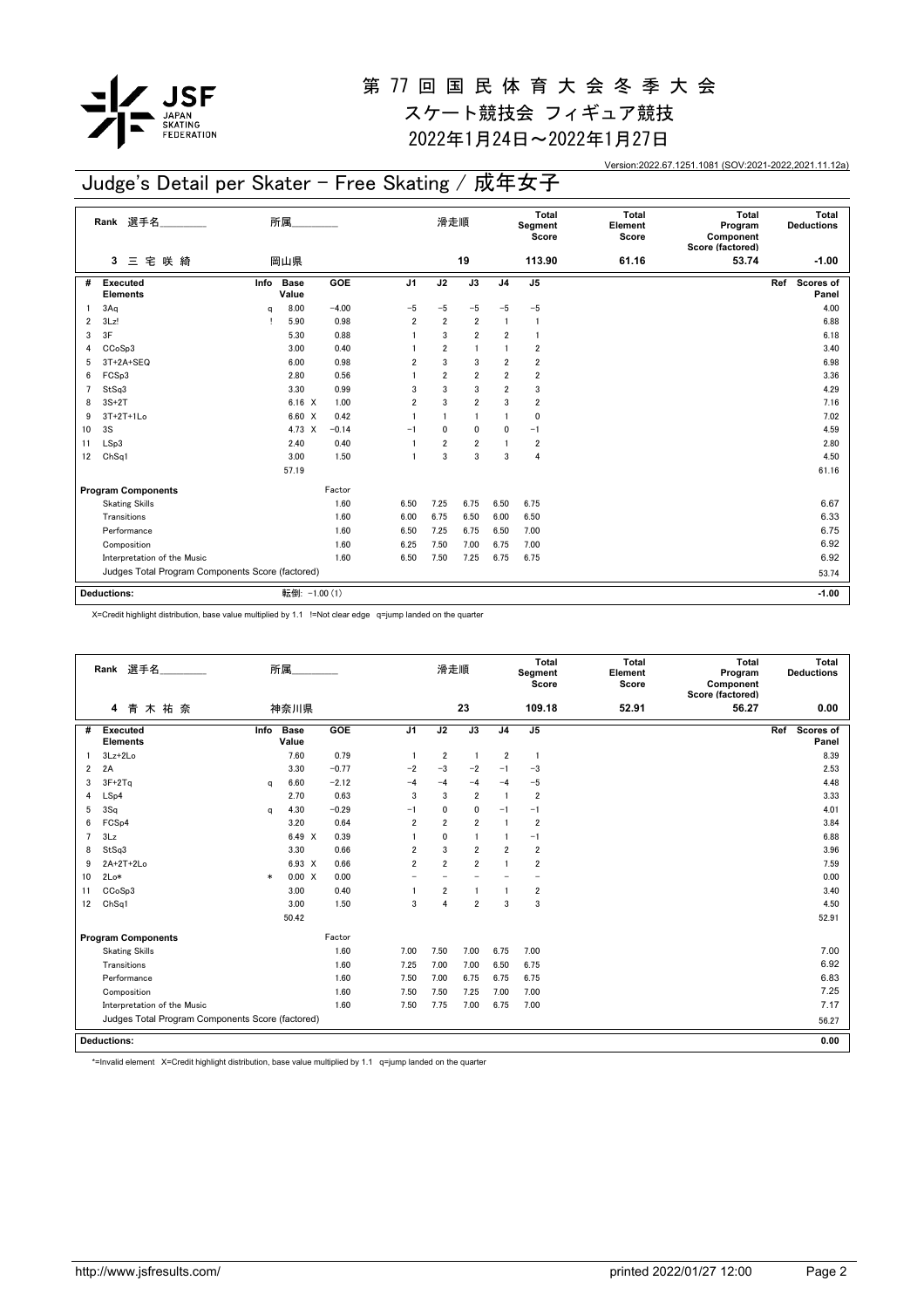

2022年1月24日~2022年1月27日

Version:2022.67.1251.1081 (SOV:2021-2022,2021.11.12a)

## Judge's Detail per Skater - Free Skating / 成年女子

|                | Rank 選手名                                         | 所属.  |                      |         | 滑走順            |                |                | Total<br>Segment<br>Score | <b>Total</b><br>Element<br>Score | <b>Total</b><br>Program<br>Component<br>Score (factored) | Total<br><b>Deductions</b> |                           |
|----------------|--------------------------------------------------|------|----------------------|---------|----------------|----------------|----------------|---------------------------|----------------------------------|----------------------------------------------------------|----------------------------|---------------------------|
|                | 原<br>星<br>松<br>5                                 |      | 東京都                  |         |                |                | 15             |                           | 107.94                           | 58.34                                                    | 49.60                      | 0.00                      |
| #              | <b>Executed</b><br><b>Elements</b>               | Info | <b>Base</b><br>Value | GOE     | J <sub>1</sub> | J2             | J3             | J <sub>4</sub>            | J5                               |                                                          |                            | Ref<br>Scores of<br>Panel |
|                | 3Lz<<                                            | <<   | 2.10                 | $-1.05$ | $-5$           | $-5$           | $-5$           | $-5$                      | $-5$                             |                                                          |                            | 1.05                      |
| 2              | 2F                                               |      | 1.80                 | 0.18    | $\overline{1}$ | $\mathbf{1}$   | $\mathbf{1}$   | $\mathbf{1}$              | $\mathbf{1}$                     |                                                          |                            | 1.98                      |
| 3              | 2A+3T+2T                                         |      | 8.80                 | 1.12    | 2              | 3              | 3              | 2                         | 3                                |                                                          |                            | 9.92                      |
| 4              | CCoSp4                                           |      | 3.50                 | 0.70    | $\mathbf{1}$   | $\overline{2}$ | $\overline{2}$ | $\overline{2}$            | $\overline{2}$                   |                                                          |                            | 4.20                      |
| 5              | 3Log                                             | a    | 4.90                 | $-0.49$ | $-2$           | $-1$           | $-1$           | $-1$                      | $-1$                             |                                                          |                            | 4.41                      |
| 6              | Ch <sub>Sq1</sub>                                |      | 3.00                 | 0.50    |                | $\mathbf{1}$   | $\mathbf{1}$   | $\overline{2}$            | $\mathbf{1}$                     |                                                          |                            | 3.50                      |
| $\overline{7}$ | $3S+3T$                                          |      | 9.35 X               | 1.15    | 2              | $\overline{4}$ | 3              | 3                         | 2                                |                                                          |                            | 10.50                     |
| 8              | $3S+2T$                                          |      | $6.16 \quad X$       | 0.86    |                | $\overline{2}$ | $\overline{2}$ | $\overline{2}$            | $\overline{\mathbf{2}}$          |                                                          |                            | 7.02                      |
| 9              | 2A                                               |      | $3.63 \times$        | 0.66    |                | $\overline{2}$ | $\overline{2}$ | $\overline{2}$            | $\overline{\mathbf{2}}$          |                                                          |                            | 4.29                      |
| 10             | FSSp3                                            |      | 2.60                 | 0.69    | 3              | 3              | $\overline{2}$ | $\overline{2}$            | 3                                |                                                          |                            | 3.29                      |
| 11             | StSq4                                            |      | 3.90                 | 1.04    | 3              | 3              | 3              | $\overline{2}$            | $\overline{2}$                   |                                                          |                            | 4.94                      |
| 12             | LSp4                                             |      | 2.70                 | 0.54    | $\overline{2}$ | $\overline{2}$ | $\overline{2}$ | 1                         | $\overline{\mathbf{2}}$          |                                                          |                            | 3.24                      |
|                |                                                  |      | 52.44                |         |                |                |                |                           |                                  |                                                          |                            | 58.34                     |
|                | <b>Program Components</b>                        |      |                      | Factor  |                |                |                |                           |                                  |                                                          |                            |                           |
|                | <b>Skating Skills</b>                            |      |                      | 1.60    | 6.00           | 6.75           | 6.75           | 6.25                      | 6.00                             |                                                          |                            | 6.33                      |
|                | Transitions                                      |      |                      | 1.60    | 5.75           | 6.50           | 6.50           | 6.00                      | 5.50                             |                                                          |                            | 6.08                      |
|                | Performance                                      |      |                      | 1.60    | 5.75           | 6.75           | 6.50           | 6.25                      | 5.75                             |                                                          |                            | 6.17                      |
|                | Composition                                      |      |                      | 1.60    | 6.00           | 6.50           | 6.75           | 6.25                      | 6.00                             |                                                          |                            | 6.25                      |
|                | Interpretation of the Music                      |      |                      | 1.60    | 6.25           | 6.25           | 6.75           | 6.00                      | 5.75                             |                                                          |                            | 6.17                      |
|                | Judges Total Program Components Score (factored) |      |                      |         |                |                |                |                           |                                  |                                                          |                            | 49.60                     |
|                | <b>Deductions:</b>                               |      |                      |         |                |                |                |                           |                                  |                                                          |                            | 0.00                      |
|                |                                                  |      |                      |         |                |                |                |                           |                                  |                                                          |                            |                           |

<<=Downgraded jump X=Credit highlight distribution, base value multiplied by 1.1 q=jump landed on the quarter

|                | Rank 選手名                                         |                               | 所属                   |         |                | 滑走順            |                |                | Total<br>Segment<br>Score | <b>Total</b><br>Element<br>Score | Total<br>Program<br>Component<br>Score (factored) | Total<br><b>Deductions</b> |
|----------------|--------------------------------------------------|-------------------------------|----------------------|---------|----------------|----------------|----------------|----------------|---------------------------|----------------------------------|---------------------------------------------------|----------------------------|
|                | 山下真瑚<br>6                                        |                               | 愛知県                  |         |                |                | 21             |                | 102.91                    | 49.50                            | 54.41                                             | $-1.00$                    |
| #              | Executed<br><b>Elements</b>                      | Info                          | <b>Base</b><br>Value | GOE     | J <sub>1</sub> | J2             | J3             | J <sub>4</sub> | J <sub>5</sub>            |                                  |                                                   | Scores of<br>Ref<br>Panel  |
|                | $3Lz+3T+2T$                                      |                               | 11.40                | 1.77    | 3              | 3              | 3              | $\overline{4}$ | 3                         |                                  |                                                   | 13.17                      |
| $\overline{2}$ | 3F!                                              | т                             | 5.30                 | 0.18    | -1             | $\mathbf{0}$   | 0              |                | $-2$                      |                                  |                                                   | 5.48                       |
| 3              | 1Lo                                              |                               | 0.50                 | 0.00    | $\mathbf{0}$   | $\mathbf{0}$   | 0              | $\mathbf{0}$   | $\mathbf 0$               |                                  |                                                   | 0.50                       |
| 4              | 2A                                               |                               | 3.30                 | $-0.11$ | $-2$           | $\Omega$       | 0              | $\mathbf{1}$   | $-1$                      |                                  |                                                   | 3.19                       |
| 5              | SSp4                                             |                               | 2.50                 | 0.50    | $\overline{1}$ | $\overline{2}$ | $\overline{2}$ | $\overline{2}$ | $\overline{2}$            |                                  |                                                   | 3.00                       |
| 6              | FCS <sub>p2</sub>                                |                               | 2.30                 | 0.38    | $\mathbf{0}$   | $\overline{2}$ | $\overline{2}$ | $\overline{2}$ | $\mathbf{1}$              |                                  |                                                   | 2.68                       |
| $\overline{7}$ | $3Lz<+2T$                                        | $\overline{\left( \right. }%$ | 6.62 X               | $-0.47$ | $-2$           | $-1$           | $-1$           | $-1$           | $-1$                      |                                  |                                                   | 6.15                       |
| 8              | $2A+2T*$                                         | $\ast$                        | $3.63 \times$        | 0.44    | 0              | $\overline{1}$ | $\overline{2}$ | $\overline{2}$ | $\mathbf{1}$              |                                  |                                                   | 4.07                       |
| 9              | StSq2                                            |                               | 2.60                 | 0.00    | 0              | $-1$           | $\overline{1}$ | $\overline{1}$ | $-1$                      |                                  |                                                   | 2.60                       |
| 10             | 3Sq                                              | a                             | 4.73 X               | $-2.15$ | $-5$           | $-5$           | $-5$           | $-5$           | $-5$                      |                                  |                                                   | 2.58                       |
| 11             | CCoSp2                                           |                               | 2.50                 | 0.08    | 0              | 0              | $\mathbf{1}$   | 0              | $\mathbf{1}$              |                                  |                                                   | 2.58                       |
| 12             | ChSq1                                            |                               | 3.00                 | 0.50    | $\overline{1}$ | $\overline{1}$ | $\overline{2}$ | $\overline{1}$ | $\mathbf{1}$              |                                  |                                                   | 3.50                       |
|                |                                                  |                               | 48.38                |         |                |                |                |                |                           |                                  |                                                   | 49.50                      |
|                | <b>Program Components</b>                        |                               |                      | Factor  |                |                |                |                |                           |                                  |                                                   |                            |
|                | <b>Skating Skills</b>                            |                               |                      | 1.60    | 6.75           | 7.25           | 7.00           | 6.75           | 7.50                      |                                  |                                                   | 7.00                       |
|                | Transitions                                      |                               |                      | 1.60    | 6.25           | 7.00           | 6.75           | 6.25           | 7.00                      |                                  |                                                   | 6.67                       |
|                | Performance                                      |                               |                      | 1.60    | 6.00           | 6.75           | 6.75           | 6.50           | 6.75                      |                                  |                                                   | 6.67                       |
|                | Composition                                      |                               |                      | 1.60    | 6.50           | 7.00           | 7.25           | 6.75           | 7.00                      |                                  |                                                   | 6.92                       |
|                | Interpretation of the Music                      |                               |                      | 1.60    | 6.25           | 7.00           | 7.00           | 6.50           | 6.75                      |                                  |                                                   | 6.75                       |
|                | Judges Total Program Components Score (factored) |                               |                      |         |                |                |                |                |                           |                                  |                                                   | 54.41                      |
|                | <b>Deductions:</b>                               | 転倒: -1.00 (1)                 |                      |         |                |                |                |                |                           | $-1.00$                          |                                                   |                            |

\*=Invalid element <=Under-rotated jump X=Credit highlight distribution, base value multiplied by 1.1 !=Not clear edge q=jump landed on the quarter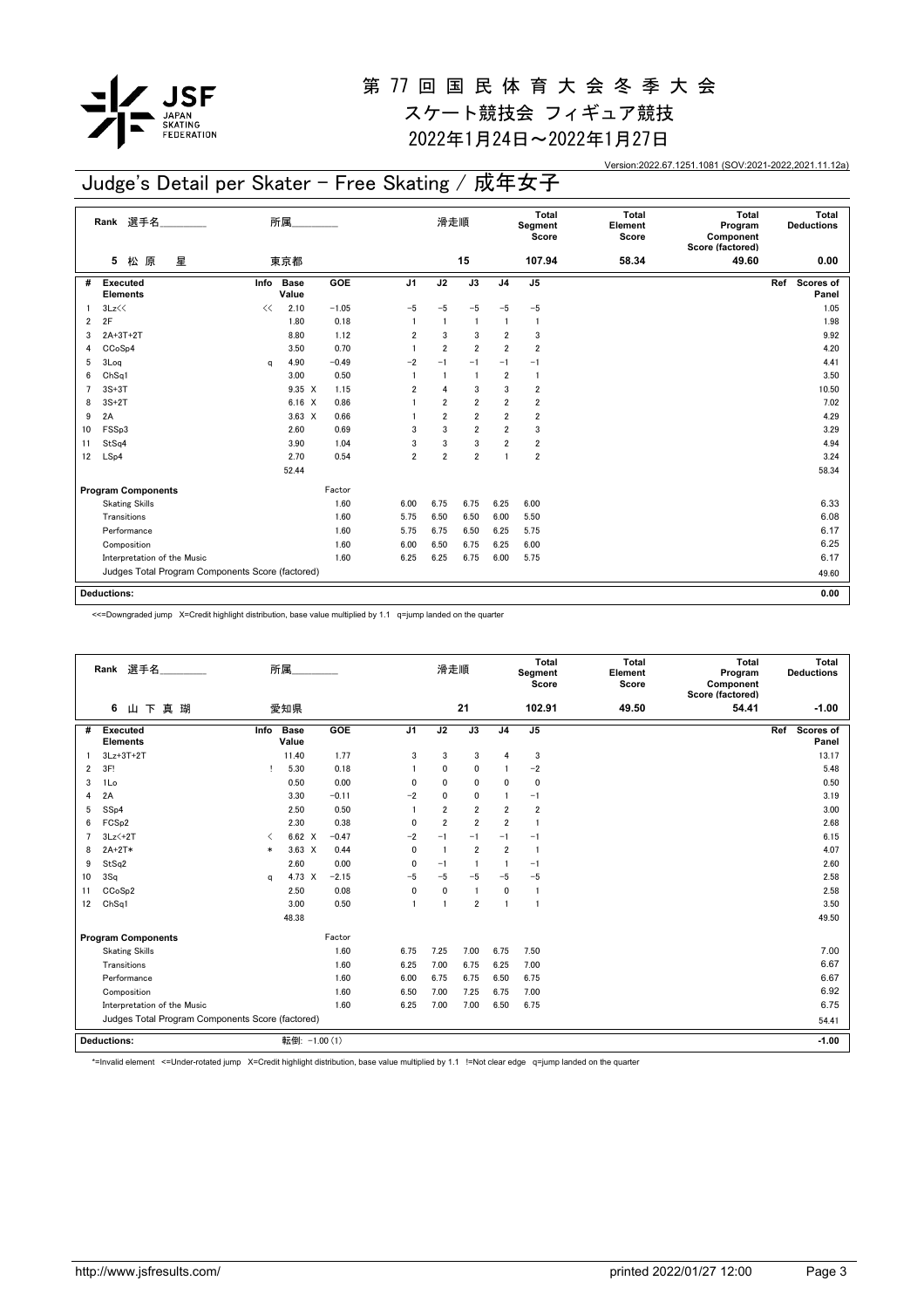

2022年1月24日~2022年1月27日

Version:2022.67.1251.1081 (SOV:2021-2022,2021.11.12a)

## Judge's Detail per Skater - Free Skating / 成年女子

|    | Rank 選手名                                         | 所属.                      |                      |         |                | 滑走順            |                |                | Total<br>Segment<br>Score | <b>Total</b><br>Element<br>Score | <b>Total</b><br>Program<br>Component<br>Score (factored) | Total<br><b>Deductions</b> |
|----|--------------------------------------------------|--------------------------|----------------------|---------|----------------|----------------|----------------|----------------|---------------------------|----------------------------------|----------------------------------------------------------|----------------------------|
|    | 佐 藤<br>伊吹<br>7                                   |                          | 東京都                  |         |                |                | 20             |                | 101.96                    | 51.29                            | 50.67                                                    | 0.00                       |
| #  | Executed<br><b>Elements</b>                      | Info                     | <b>Base</b><br>Value | GOE     | J <sub>1</sub> | J2             | J3             | J <sub>4</sub> | J5                        |                                  |                                                          | Ref<br>Scores of<br>Panel  |
|    | $2A+3T$                                          |                          | 7.50                 | 0.98    | 2              | 3              | 3              | $\overline{2}$ | $\overline{2}$            |                                  |                                                          | 8.48                       |
| 2  | 2Lo<<                                            | <<                       | 0.50                 | $-0.25$ | $-5$           | $-5$           | $-5$           | $-5$           | $-5$                      |                                  |                                                          | 0.25                       |
| 3  | 3F<                                              | $\overline{\phantom{a}}$ | 4.24                 | $-0.85$ | $-2$           | $-3$           | $-1$           | $-2$           | $-2$                      |                                  |                                                          | 3.39                       |
| 4  | $3S+2T$                                          |                          | 5.60                 | 0.72    | $\overline{1}$ | $\overline{2}$ | $\overline{2}$ | $\mathbf{1}$   | $\overline{2}$            |                                  |                                                          | 6.32                       |
| 5  | FCCoSp3                                          |                          | 3.00                 | 0.40    |                | 3              | 2              |                | 1                         |                                  |                                                          | 3.40                       |
| 6  | StSq4                                            |                          | 3.90                 | 1.17    | 3              | 3              | 3              | 3              | $\overline{2}$            |                                  |                                                          | 5.07                       |
| 7  | 3T                                               |                          | 4.62 $\times$        | 0.84    | $\overline{2}$ | 3              | $\overline{2}$ | $\overline{2}$ | $\overline{1}$            |                                  |                                                          | 5.46                       |
| 8  | $2A+2T+2Log$                                     | q                        | 6.93 X               | $-0.33$ | $-1$           | $-2$           | $-1$           | $-1$           | $-1$                      |                                  |                                                          | 6.60                       |
| 9  | Ch <sub>Sq1</sub>                                |                          | 3.00                 | 1.50    | $\overline{4}$ | 3              | 3              |                | 3                         |                                  |                                                          | 4.50                       |
| 10 | 2S<<                                             | <<                       | 0.44 X               | $-0.20$ | -5             | $-5$           | $-5$           | $-5$           | $-5$                      |                                  |                                                          | 0.24                       |
| 11 | FSS <sub>p4</sub>                                |                          | 3.00                 | 0.50    | $\overline{2}$ | $\overline{2}$ | $\overline{1}$ |                | $\overline{\mathbf{2}}$   |                                  |                                                          | 3.50                       |
| 12 | CCoSp4                                           |                          | 3.50                 | 0.58    | $\overline{2}$ | 3              | $\overline{1}$ |                | $\overline{2}$            |                                  |                                                          | 4.08                       |
|    |                                                  |                          | 46.23                |         |                |                |                |                |                           |                                  |                                                          | 51.29                      |
|    | <b>Program Components</b>                        |                          |                      | Factor  |                |                |                |                |                           |                                  |                                                          |                            |
|    | <b>Skating Skills</b>                            |                          |                      | 1.60    | 6.50           | 6.75           | 6.25           | 6.00           | 5.50                      |                                  |                                                          | 6.25                       |
|    | Transitions                                      |                          |                      | 1.60    | 6.75           | 6.75           | 6.25           | 5.50           | 5.50                      |                                  |                                                          | 6.17                       |
|    | Performance                                      |                          |                      | 1.60    | 6.75           | 6.75           | 6.00           | 6.00           | 6.00                      |                                  |                                                          | 6.25                       |
|    | Composition                                      |                          |                      | 1.60    | 6.75           | 7.00           | 6.50           | 6.00           | 5.75                      |                                  |                                                          | 6.42                       |
|    | Interpretation of the Music                      |                          |                      | 1.60    | 7.00           | 7.25           | 6.50           | 6.00           | 6.25                      |                                  |                                                          | 6.58                       |
|    | Judges Total Program Components Score (factored) |                          |                      |         |                |                |                |                |                           |                                  |                                                          | 50.67                      |
|    | <b>Deductions:</b>                               |                          |                      |         |                |                |                |                |                           |                                  |                                                          | 0.00                       |

<=Under-rotated jump <<=Downgraded jump X=Credit highlight distribution, base value multiplied by 1.1 q=jump landed on the quarter

|                    | Rank 選手名                                         |          | 所属                   |         |                | 滑走順            |                |                | <b>Total</b><br>Segment<br>Score | <b>Total</b><br>Element<br>Score | Total<br>Program<br>Component<br>Score (factored) | Total<br><b>Deductions</b> |
|--------------------|--------------------------------------------------|----------|----------------------|---------|----------------|----------------|----------------|----------------|----------------------------------|----------------------------------|---------------------------------------------------|----------------------------|
|                    | 竹野仁奈<br>8                                        |          | 福岡県                  |         |                |                | 17             |                | 100.53                           | 50.54                            | 49.99                                             | 0.00                       |
| #                  | Executed<br><b>Elements</b>                      | Info     | <b>Base</b><br>Value | GOE     | J <sub>1</sub> | J2             | J3             | J <sub>4</sub> | J5                               |                                  |                                                   | Scores of<br>Ref<br>Panel  |
|                    | 3F!                                              |          | 5.30                 | 0.53    | -1             | $\overline{1}$ | 1              | $\overline{1}$ | $\mathbf{1}$                     |                                  |                                                   | 5.83                       |
| $\overline{2}$     | 1Lz                                              |          | 0.60                 | $-0.02$ | $-1$           | $\mathbf{0}$   | 0              | $\mathbf{0}$   | $-1$                             |                                  |                                                   | 0.58                       |
| 3                  | $3T+2T+2Log$                                     | a        | 7.20                 | $-0.28$ | $-2$           | $-1$           | 0              | $-1$           | $\Omega$                         |                                  |                                                   | 6.92                       |
| 4                  | 3Sq                                              | $\alpha$ | 4.30                 | $-0.86$ | $-2$           | $-3$           | $-1$           | $-1$           | $-3$                             |                                  |                                                   | 3.44                       |
| 5                  | CCoSp4                                           |          | 3.50                 | 0.70    | $\overline{2}$ | 3              | $\overline{2}$ | $\overline{2}$ | $\overline{2}$                   |                                  |                                                   | 4.20                       |
| 6                  | StSq4                                            |          | 3.90                 | 0.91    | $\overline{2}$ | $\overline{2}$ | 3              | $\overline{2}$ | 3                                |                                  |                                                   | 4.81                       |
| $\overline{7}$     | 1Lz                                              |          | 0.66 X               | 0.00    | $\mathbf{0}$   | $-2$           | 0              | $\mathbf{0}$   | $\mathbf 0$                      |                                  |                                                   | 0.66                       |
| 8                  | FCCoSp4                                          |          | 3.50                 | 0.47    |                | $\overline{2}$ | $\mathbf{1}$   | $\mathbf{1}$   | $\overline{2}$                   |                                  |                                                   | 3.97                       |
| 9                  | $3T+2T$                                          |          | 6.05 X               | 0.42    |                | $\overline{1}$ | 1              | -1             |                                  |                                  |                                                   | 6.47                       |
| 10                 | 2A+2A+SEQ                                        |          | 5.81 X               | 0.33    |                | $\mathbf{0}$   | $\mathbf{1}$   |                | $\mathbf{1}$                     |                                  |                                                   | 6.14                       |
| 11                 | Ch <sub>Sq1</sub>                                |          | 3.00                 | 0.83    |                |                | $\overline{2}$ | 3              | $\overline{2}$                   |                                  |                                                   | 3.83                       |
| 12                 | LSp4                                             |          | 2.70                 | 0.99    | 3              | 4              | 3              | $\overline{4}$ | 4                                |                                  |                                                   | 3.69                       |
|                    |                                                  |          | 46.52                |         |                |                |                |                |                                  |                                  |                                                   | 50.54                      |
|                    | <b>Program Components</b>                        |          |                      | Factor  |                |                |                |                |                                  |                                  |                                                   |                            |
|                    | <b>Skating Skills</b>                            |          |                      | 1.60    | 6.50           | 6.50           | 6.50           | 6.25           | 6.25                             |                                  |                                                   | 6.42                       |
|                    | Transitions                                      |          |                      | 1.60    | 6.25           | 6.25           | 6.00           | 5.75           | 6.00                             |                                  |                                                   | 6.08                       |
|                    | Performance                                      |          |                      | 1.60    | 6.50           | 6.00           | 6.25           | 6.00           | 6.00                             |                                  |                                                   | 6.08                       |
|                    | Composition                                      |          |                      | 1.60    | 6.25           | 6.25           | 6.75           | 6.50           | 6.25                             |                                  |                                                   | 6.33                       |
|                    | Interpretation of the Music                      |          |                      | 1.60    | 6.50           | 6.00           | 6.50           | 6.75           | 6.00                             |                                  |                                                   | 6.33                       |
|                    | Judges Total Program Components Score (factored) |          |                      |         |                |                |                |                |                                  |                                  |                                                   | 49.99                      |
| <b>Deductions:</b> |                                                  |          |                      |         |                |                |                |                |                                  |                                  |                                                   | 0.00                       |

X=Credit highlight distribution, base value multiplied by 1.1 !=Not clear edge q=jump landed on the quarter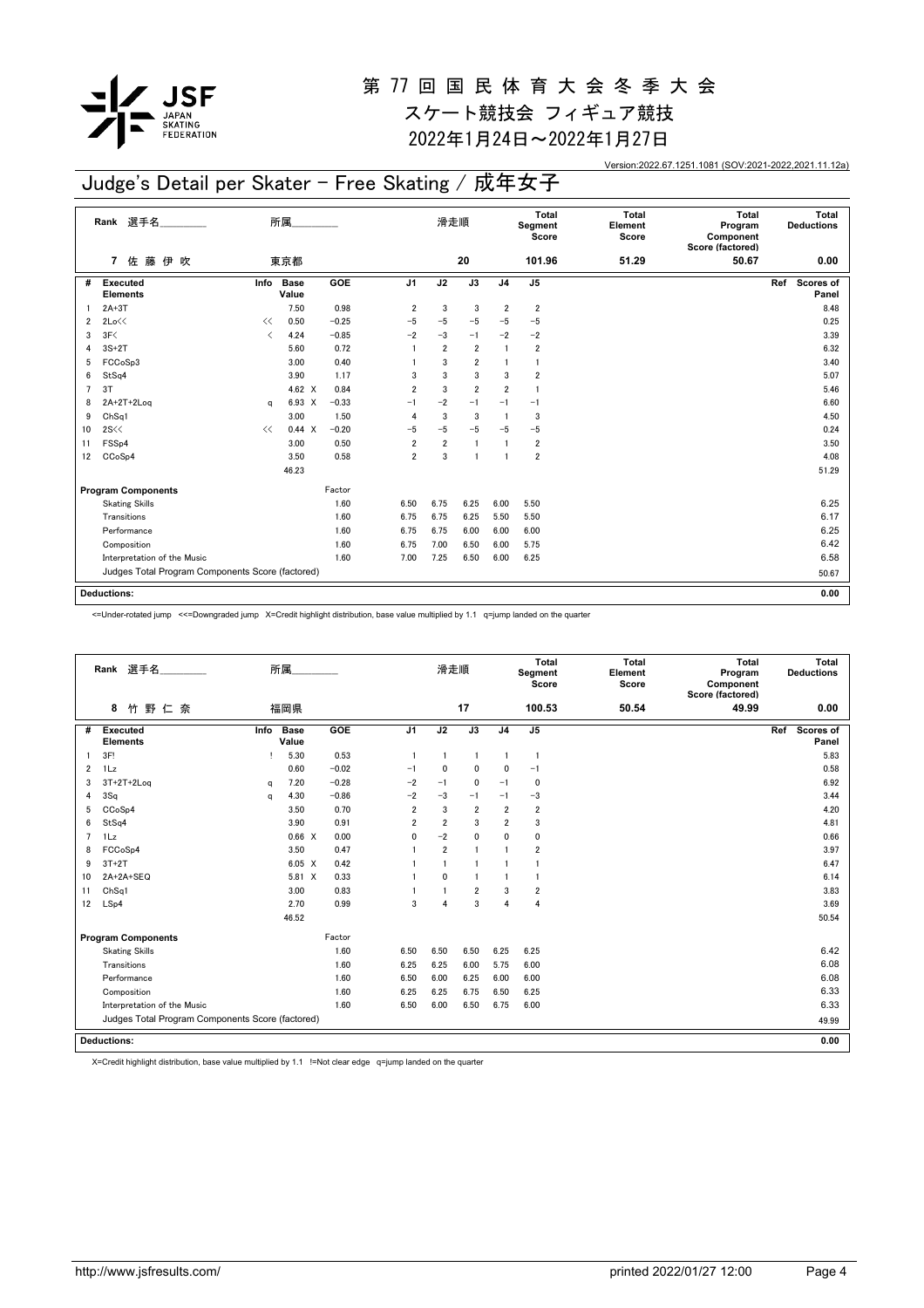

2022年1月24日~2022年1月27日

Version:2022.67.1251.1081 (SOV:2021-2022,2021.11.12a)

## Judge's Detail per Skater - Free Skating / 成年女子

|    | 選手名<br>Rank                                      | 所属                            |                      |         |                | 滑走順            |                |                | Total<br>Segment<br>Score | <b>Total</b><br>Element<br>Score | <b>Total</b><br>Program<br>Component | Total<br><b>Deductions</b> |
|----|--------------------------------------------------|-------------------------------|----------------------|---------|----------------|----------------|----------------|----------------|---------------------------|----------------------------------|--------------------------------------|----------------------------|
|    | 歩未<br>籠<br>谷<br>9                                |                               | 兵庫県                  |         |                |                | 14             |                | 99.07                     | 52.13                            | Score (factored)<br>46.94            | 0.00                       |
| #  | <b>Executed</b><br><b>Elements</b>               | Info                          | <b>Base</b><br>Value | GOE     | J <sub>1</sub> | J2             | J3             | J <sub>4</sub> | J <sub>5</sub>            |                                  |                                      | Ref<br>Scores of<br>Panel  |
|    | $3Lz + 3T$                                       | ≺                             | 9.26                 | $-0.98$ | $-3$           | $-2$           | $-1$           | $-1$           | $-2$                      |                                  |                                      | 8.28                       |
| 2  | 3F!+2Loq+2T<                                     |                               | 8.04                 | $-2.30$ | $-2$           | $-5$           | $-3$           | $-5$           | $-5$                      |                                  |                                      | 5.74                       |
| 3  | $2A+2Lo\leq$                                     | $\overline{\left( \right. }%$ | 4.66                 | $-0.44$ | $-2$           | $-1$           | $-1$           | $-1$           | $-2$                      |                                  |                                      | 4.22                       |
| 4  | FSS <sub>p4</sub>                                |                               | 3.00                 | 0.40    | $\overline{2}$ | $\overline{2}$ | 0              | $\mathbf{0}$   | $\overline{\mathbf{2}}$   |                                  |                                      | 3.40                       |
| 5  | Ch <sub>Sq1</sub>                                |                               | 3.00                 | 0.33    | $\overline{2}$ | $\overline{1}$ | 0              | $\overline{1}$ | 0                         |                                  |                                      | 3.33                       |
| 6  | 3S<                                              | $\overline{\left( \right. }%$ | 3.44                 | $-0.69$ | $-1$           | $-3$           | $-2$           | $-2$           | $-2$                      |                                  |                                      | 2.75                       |
| 7  | CCoSp4                                           |                               | 3.50                 | 0.47    | $\overline{2}$ | $\overline{2}$ | $\overline{1}$ | $\mathbf{1}$   | 1                         |                                  |                                      | 3.97                       |
| 8  | 3F <sub>1</sub>                                  | Ţ                             | 4.66 $\times$        | $-1.41$ | $-3$           | $-4$           | $-3$           | $-2$           | $-4$                      |                                  |                                      | 3.25                       |
| 9  | 3Lzq                                             | a                             | 6.49 X               | $-0.59$ | $-1$           | 0              | $-1$           | $-1$           | $-1$                      |                                  |                                      | 5.90                       |
| 10 | StSq2                                            |                               | 2.60                 | 0.43    | $\overline{2}$ | $\overline{2}$ | $\overline{1}$ | $\overline{2}$ | 0                         |                                  |                                      | 3.03                       |
| 11 | 2A                                               |                               | $3.63 \times$        | 0.55    | $\overline{2}$ | $\mathbf 0$    | $\overline{2}$ | $\overline{2}$ | $\mathbf{1}$              |                                  |                                      | 4.18                       |
| 12 | FCCoSp4                                          |                               | 3.50                 | 0.58    | $\overline{2}$ | $\overline{2}$ | $\overline{2}$ | $\overline{1}$ | $\overline{1}$            |                                  |                                      | 4.08                       |
|    |                                                  |                               | 55.78                |         |                |                |                |                |                           |                                  |                                      | 52.13                      |
|    | <b>Program Components</b>                        |                               |                      | Factor  |                |                |                |                |                           |                                  |                                      |                            |
|    | <b>Skating Skills</b>                            |                               |                      | 1.60    | 6.00           | 6.25           | 6.00           | 6.00           | 5.75                      |                                  |                                      | 6.00                       |
|    | Transitions                                      |                               |                      | 1.60    | 5.75           | 6.00           | 5.50           | 5.75           | 5.50                      |                                  |                                      | 5.67                       |
|    | Performance                                      |                               |                      | 1.60    | 5.75           | 6.25           | 5.75           | 6.00           | 5.50                      |                                  |                                      | 5.83                       |
|    | Composition                                      |                               |                      | 1.60    | 6.00           | 6.00           | 5.75           | 6.25           | 5.25                      |                                  |                                      | 5.92                       |
|    | Interpretation of the Music                      |                               |                      | 1.60    | 6.00           | 5.75           | 6.00           | 6.50           | 5.25                      |                                  |                                      | 5.92                       |
|    | Judges Total Program Components Score (factored) |                               |                      |         |                |                |                |                | 46.94                     |                                  |                                      |                            |
|    |                                                  |                               |                      |         |                |                |                |                |                           |                                  |                                      |                            |
|    | <b>Deductions:</b>                               |                               |                      |         |                |                |                |                |                           |                                  |                                      | 0.00                       |

<=Under-rotated jump X=Credit highlight distribution, base value multiplied by 1.1 !=Not clear edge q=jump landed on the quarter

|                | Rank 選手名                                         |      | 所属                   |         |                | 滑走順            |                |                | <b>Total</b><br>Segment<br>Score | <b>Total</b><br>Element<br>Score | Total<br>Program<br>Component<br>Score (factored) | Total<br><b>Deductions</b> |
|----------------|--------------------------------------------------|------|----------------------|---------|----------------|----------------|----------------|----------------|----------------------------------|----------------------------------|---------------------------------------------------|----------------------------|
|                | 廣谷帆香<br>10                                       |      | 青森県                  |         |                |                | 16             |                | 99.07                            | 55.48                            | 43.59                                             | 0.00                       |
| #              | Executed<br><b>Elements</b>                      | Info | <b>Base</b><br>Value | GOE     | J <sub>1</sub> | J2             | J3             | J <sub>4</sub> | J <sub>5</sub>                   |                                  |                                                   | Ref<br>Scores of<br>Panel  |
|                | $3Lz + 2T$                                       |      | 7.20                 | 1.18    | $\overline{2}$ | $\overline{2}$ | $\overline{2}$ | $\overline{2}$ | $\overline{2}$                   |                                  |                                                   | 8.38                       |
| $\overline{2}$ | 3Fe                                              | e    | 4.24                 | $-2.12$ | $-5$           | $-5$           | $-5$           | $-5$           | $-5$                             |                                  |                                                   | 2.12                       |
| 3              | $2A+3T$                                          |      | 7.50                 | 0.42    | $\overline{1}$ | $\overline{1}$ | $\overline{2}$ | $\overline{1}$ | $\mathbf{1}$                     |                                  |                                                   | 7.92                       |
| 4              | LSp4                                             |      | 2.70                 | 0.63    | $\overline{2}$ | $\overline{2}$ | 3              | $\overline{2}$ | 3                                |                                  |                                                   | 3.33                       |
| 5              | StSq1                                            |      | 1.80                 | 0.00    | 0              | $\mathbf{0}$   | 0              | $\mathbf{0}$   | 0                                |                                  |                                                   | 1.80                       |
| 6              | 3Lzq                                             | a    | 5.90                 | 0.00    | 0              | 0              | 0              |                | $-1$                             |                                  |                                                   | 5.90                       |
| $\overline{7}$ | FCSp4                                            |      | 3.20                 | 0.53    | $\overline{2}$ |                | $\overline{2}$ |                | 3                                |                                  |                                                   | 3.73                       |
| 8              | 3T+1Eu+2S                                        |      | 6.60 X               | 0.00    | 0              | $\mathbf{0}$   | $\mathbf{0}$   | 0              | $\overline{1}$                   |                                  |                                                   | 6.60                       |
| 9              | 3S                                               |      | 4.73 X               | 0.43    |                | -1             | 1              | $\mathbf{1}$   | $\overline{2}$                   |                                  |                                                   | 5.16                       |
| 10             | 2A                                               |      | $3.63 \times$        | 0.11    | 1              | $\mathbf{0}$   | $\mathbf{1}$   | $\mathbf{0}$   | $\Omega$                         |                                  |                                                   | 3.74                       |
| 11             | ChSq1                                            |      | 3.00                 | $-0.17$ | $-1$           | 0              | 0              |                | $-1$                             |                                  |                                                   | 2.83                       |
| 12             | CCoSp4                                           |      | 3.50                 | 0.47    | $\mathbf{0}$   | $\overline{2}$ | $\mathbf{1}$   | $\overline{1}$ | $\overline{2}$                   |                                  |                                                   | 3.97                       |
|                |                                                  |      | 54.00                |         |                |                |                |                |                                  |                                  |                                                   | 55.48                      |
|                | <b>Program Components</b>                        |      |                      | Factor  |                |                |                |                |                                  |                                  |                                                   |                            |
|                | <b>Skating Skills</b>                            |      |                      | 1.60    | 6.00           | 6.25           | 5.75           | 5.75           | 5.00                             |                                  |                                                   | 5.83                       |
|                | Transitions                                      |      |                      | 1.60    | 5.25           | 5.75           | 5.00           | 5.00           | 4.50                             |                                  |                                                   | 5.08                       |
|                | Performance                                      |      |                      | 1.60    | 5.75           | 6.00           | 5.50           | 5.50           | 5.00                             |                                  |                                                   | 5.58                       |
|                | Composition                                      |      |                      | 1.60    | 5.50           | 6.00           | 5.25           | 5.50           | 4.75                             |                                  |                                                   | 5.42                       |
|                | Interpretation of the Music                      |      |                      | 1.60    | 5.75           | 5.75           | 5.00           | 5.25           | 4.75                             |                                  |                                                   | 5.33                       |
|                | Judges Total Program Components Score (factored) |      |                      |         |                |                |                |                |                                  |                                  |                                                   | 43.59                      |
|                | <b>Deductions:</b>                               |      |                      |         |                |                |                |                |                                  |                                  |                                                   | 0.00                       |
|                |                                                  |      |                      |         |                |                |                |                |                                  |                                  |                                                   |                            |

X=Credit highlight distribution, base value multiplied by 1.1 e=Wrong edge q=jump landed on the quarter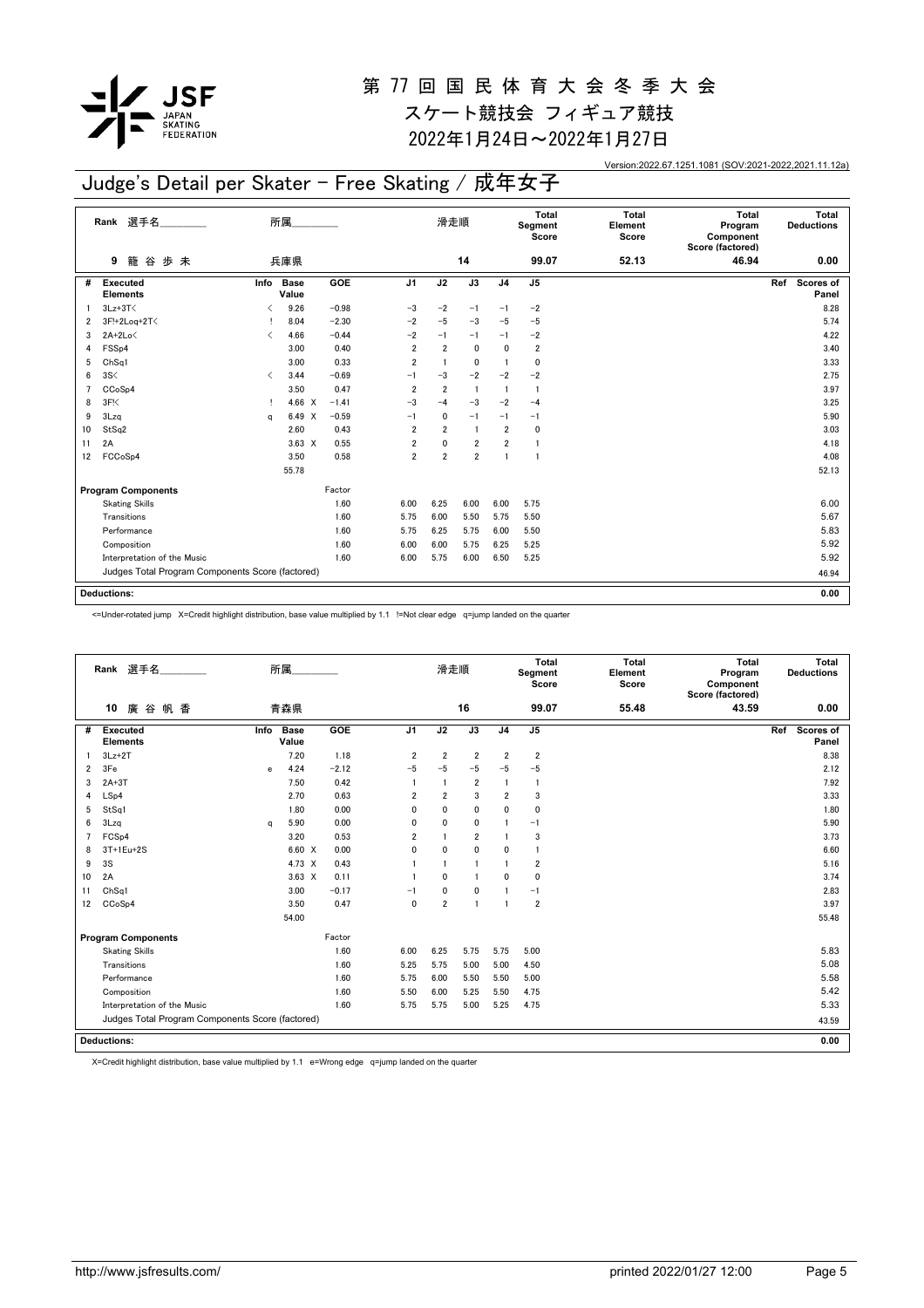

2022年1月24日~2022年1月27日

Version:2022.67.1251.1081 (SOV:2021-2022,2021.11.12a)

## Judge's Detail per Skater - Free Skating / 成年女子

|    | Rank 選手名                                         | 所属                                |         |                | 滑走順            |                 |                | Total<br>Segment<br>Score | <b>Total</b><br>Element<br>Score | <b>Total</b><br>Program<br>Component<br>Score (factored) | Total<br><b>Deductions</b> |
|----|--------------------------------------------------|-----------------------------------|---------|----------------|----------------|-----------------|----------------|---------------------------|----------------------------------|----------------------------------------------------------|----------------------------|
|    | 田 村<br>綾 音<br>11                                 | 広島県                               |         |                |                | 13              |                | 93.52                     | 51.26                            | 42.26                                                    | 0.00                       |
| #  | <b>Executed</b><br><b>Elements</b>               | Info<br><b>Base</b><br>Value      | GOE     | J <sub>1</sub> | J2             | $\overline{J3}$ | J <sub>4</sub> | J5                        |                                  |                                                          | Ref<br>Scores of<br>Panel  |
|    | 3 <sub>Lo</sub>                                  | 4.90                              | 0.49    | $\mathbf{1}$   | $\mathbf{1}$   | $\overline{1}$  |                | 0                         |                                  |                                                          | 5.39                       |
| 2  | 3F                                               | 5.30                              | 0.18    | 0              | 0              |                 |                | $-1$                      |                                  |                                                          | 5.48                       |
| 3  | $3S+2T+2Lo$                                      | 7.30                              | 0.43    | 0              |                | $\overline{2}$  |                | $\mathbf{1}$              |                                  |                                                          | 7.73                       |
| 4  | LSp4                                             | 2.70                              | 0.54    | $\overline{2}$ | $\overline{2}$ | $\overline{2}$  |                | $\overline{2}$            |                                  |                                                          | 3.24                       |
| 5  | StSq2                                            | 2.60                              | $-0.09$ | 0              | $-1$           | $\mathbf 0$     | 0              | $-1$                      |                                  |                                                          | 2.51                       |
| 6  | 3S                                               | 4.30                              | 0.57    |                | $\overline{2}$ | $\overline{2}$  |                | -1                        |                                  |                                                          | 4.87                       |
|    | 3T+1A+SEQ                                        | 4.66 $X$                          | 0.00    | 0              | 0              | 0               |                | 0                         |                                  |                                                          | 4.66                       |
| 8  | FSS <sub>p4</sub>                                | 3.00                              | 0.30    |                |                | $\overline{1}$  | 0              | $\overline{\mathbf{2}}$   |                                  |                                                          | 3.30                       |
| 9  | $3T+2T$                                          | $6.05 \quad X$                    | 0.42    |                | $\overline{2}$ | $\blacksquare$  |                | $\mathbf{1}$              |                                  |                                                          | 6.47                       |
| 10 | Ch <sub>Sq1</sub>                                | 3.00                              | 0.00    |                | 0              | 0               | 0              | $-1$                      |                                  |                                                          | 3.00                       |
| 11 | 1A                                               | $\boldsymbol{\mathsf{X}}$<br>1.21 | $-0.33$ | $-3$           | $-4$           | $-3$            | $-3$           | $-3$                      |                                  |                                                          | 0.88                       |
| 12 | CCoSp4                                           | 3.50                              | 0.23    | $\overline{1}$ | $\mathbf{1}$   | $\mathbf 0$     | $\mathbf{0}$   | 1                         |                                  |                                                          | 3.73                       |
|    |                                                  | 48.52                             |         |                |                |                 |                |                           |                                  |                                                          | 51.26                      |
|    | <b>Program Components</b>                        |                                   | Factor  |                |                |                 |                |                           |                                  |                                                          |                            |
|    | <b>Skating Skills</b>                            |                                   | 1.60    | 5.75           | 5.75           | 5.50            | 5.50           | 5.25                      |                                  |                                                          | 5.58                       |
|    | Transitions                                      |                                   | 1.60    | 5.50           | 5.50           | 5.00            | 5.00           | 5.00                      |                                  |                                                          | 5.17                       |
|    | Performance                                      |                                   | 1.60    | 5.50           | 5.50           | 5.25            | 5.25           | 5.25                      |                                  |                                                          | 5.33                       |
|    | Composition                                      |                                   | 1.60    | 5.50           | 5.50           | 5.00            | 5.25           | 5.00                      |                                  |                                                          | 5.25                       |
|    | Interpretation of the Music                      |                                   | 1.60    | 5.25           | 5.25           | 5.00            | 5.00           | 5.00                      |                                  |                                                          | 5.08                       |
|    | Judges Total Program Components Score (factored) |                                   |         |                |                |                 |                |                           |                                  |                                                          | 42.26                      |
|    | <b>Deductions:</b>                               |                                   |         |                |                |                 |                |                           |                                  |                                                          | 0.00                       |

X=Credit highlight distribution, base value multiplied by 1.1

|                | Rank 選手名                                         |           | 所属                   |         |                | 滑走順            |                |                | <b>Total</b><br>Segment<br>Score | <b>Total</b><br>Element<br>Score | Total<br>Program<br>Component<br>Score (factored) | Total<br><b>Deductions</b> |
|----------------|--------------------------------------------------|-----------|----------------------|---------|----------------|----------------|----------------|----------------|----------------------------------|----------------------------------|---------------------------------------------------|----------------------------|
|                | 永 見 千代乃<br>12                                    |           | 鳥取県                  |         |                |                | 10             |                | 92.26                            | 46.66                            | 45.60                                             | 0.00                       |
| #              | Executed<br><b>Elements</b>                      | Info      | <b>Base</b><br>Value | GOE     | J <sub>1</sub> | J2             | J3             | J <sub>4</sub> | J <sub>5</sub>                   |                                  |                                                   | Ref<br>Scores of<br>Panel  |
|                | 3T<<                                             | <<        | 1.30                 | $-0.65$ | $-5$           | $-5$           | $-5$           | $-5$           | $-5$                             |                                  |                                                   | 0.65                       |
| 2              | $3T+2T$                                          |           | 5.50                 | 0.70    | $\overline{2}$ | $\overline{2}$ | $\overline{1}$ | $\mathbf{1}$   | $\overline{2}$                   |                                  |                                                   | 6.20                       |
| 3              | $3S+2T$                                          |           | 5.60                 | 0.86    | 2              | $\overline{2}$ | $\overline{2}$ | $\overline{2}$ | $\overline{2}$                   |                                  |                                                   | 6.46                       |
| 4              | FCCoSp4                                          |           | 3.50                 | 1.05    | 3              | 3              | 3              | 3              | 3                                |                                  |                                                   | 4.55                       |
| 5              | 2A+1Eu+2S                                        |           | 5.10                 | $-0.11$ | $-3$           | $\overline{2}$ | $-1$           |                | $-1$                             |                                  |                                                   | 4.99                       |
| 6              | FSS <sub>p4</sub>                                |           | 3.00                 | 0.60    | 2              | $\overline{2}$ | $\overline{2}$ |                | $\overline{2}$                   |                                  |                                                   | 3.60                       |
| $\overline{7}$ | StSq2                                            |           | 2.60                 | 0.78    | $\overline{2}$ | 3              | 3              | 3              | 3                                |                                  |                                                   | 3.38                       |
| 8              | 3S                                               |           | 4.73 X               | 0.43    | $\mathbf{0}$   |                | $\blacksquare$ |                | $\overline{2}$                   |                                  |                                                   | 5.16                       |
| 9              | 2A<                                              | $\langle$ | $2.90 \times$        | $-1.06$ | $-4$           | $-4$           | $-4$           | $-4$           | $-5$                             |                                  |                                                   | 1.84                       |
| 10             | Ch <sub>Sq1</sub>                                |           | 3.00                 | 1.17    | 3              | $\overline{1}$ | $\overline{2}$ | $\overline{2}$ | 3                                |                                  |                                                   | 4.17                       |
| 11             | 2F                                               |           | $1.98$ X             | 0.18    | $\mathbf{0}$   |                | 1              |                | -1                               |                                  |                                                   | 2.16                       |
| 12             | CCoSp4                                           |           | 3.50                 | 0.00    | $\mathbf{0}$   | $\mathbf{0}$   | $\overline{2}$ | $\mathbf{0}$   | $\mathbf 0$                      |                                  |                                                   | 3.50                       |
|                |                                                  |           | 42.71                |         |                |                |                |                |                                  |                                  |                                                   | 46.66                      |
|                | <b>Program Components</b>                        |           |                      | Factor  |                |                |                |                |                                  |                                  |                                                   |                            |
|                | <b>Skating Skills</b>                            |           |                      | 1.60    | 5.50           | 5.50           | 5.75           | 5.00           | 5.75                             |                                  |                                                   | 5.58                       |
|                | Transitions                                      |           |                      | 1.60    | 5.25           | 5.00           | 5.50           | 5.00           | 5.50                             |                                  |                                                   | 5.25                       |
|                | Performance                                      |           |                      | 1.60    | 6.00           | 5.75           | 5.75           | 5.50           | 6.25                             |                                  |                                                   | 5.83                       |
|                | Composition                                      |           |                      | 1.60    | 5.50           | 5.75           | 6.00           | 6.00           | 6.25                             |                                  |                                                   | 5.92                       |
|                | Interpretation of the Music                      |           |                      | 1.60    | 5.75           | 5.75           | 6.25           | 6.00           | 6.00                             |                                  |                                                   | 5.92                       |
|                | Judges Total Program Components Score (factored) |           |                      |         |                |                |                |                |                                  |                                  |                                                   | 45.60                      |
|                | <b>Deductions:</b>                               |           |                      |         |                |                |                |                | 0.00                             |                                  |                                                   |                            |
|                |                                                  |           |                      |         |                |                |                |                |                                  |                                  |                                                   |                            |

<=Under-rotated jump <<=Downgraded jump X=Credit highlight distribution, base value multiplied by 1.1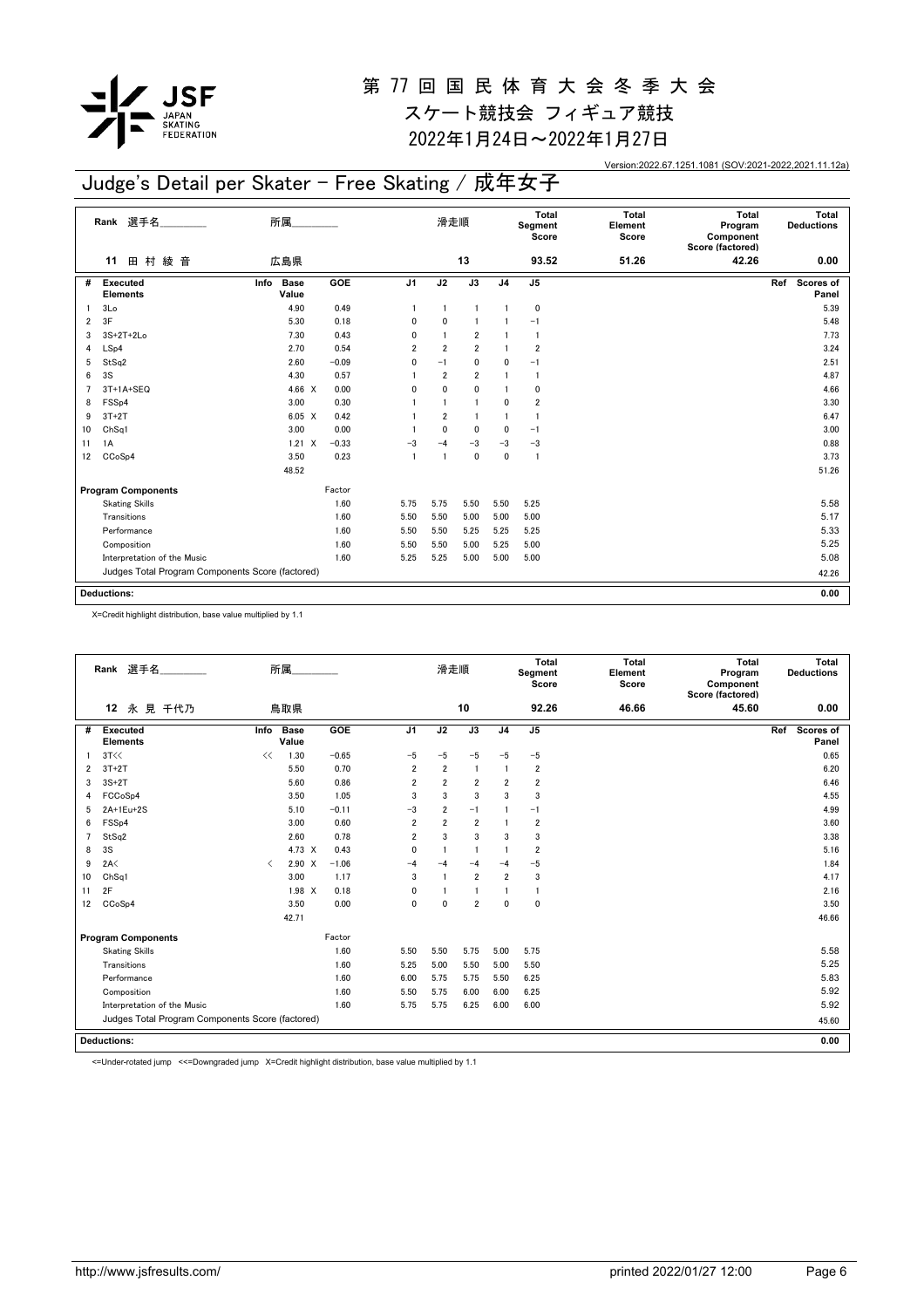

2022年1月24日~2022年1月27日

Version:2022.67.1251.1081 (SOV:2021-2022,2021.11.12a)

## Judge's Detail per Skater - Free Skating / 成年女子

|    | Rank 選手名                                         |                                          | 所属                   |            |                | 滑走順            |                 |                | Total<br>Segment<br>Score | <b>Total</b><br>Element<br>Score | <b>Total</b><br>Program<br>Component<br>Score (factored) | Total<br><b>Deductions</b> |
|----|--------------------------------------------------|------------------------------------------|----------------------|------------|----------------|----------------|-----------------|----------------|---------------------------|----------------------------------|----------------------------------------------------------|----------------------------|
|    | 藤 利緒菜<br>加<br>13                                 |                                          | 大阪府                  |            |                |                | 18              |                | 92.18                     | 48.12                            | 45.06                                                    | $-1.00$                    |
| #  | <b>Executed</b><br><b>Elements</b>               | Info                                     | <b>Base</b><br>Value | <b>GOE</b> | J <sub>1</sub> | J2             | $\overline{J3}$ | J <sub>4</sub> | J <sub>5</sub>            |                                  |                                                          | Ref<br>Scores of<br>Panel  |
|    | $3T+2T$                                          |                                          | 5.50                 | 0.42       | $\overline{1}$ | $\overline{2}$ | $\overline{1}$  | -1             | $\mathbf{1}$              |                                  |                                                          | 5.92                       |
| 2  | 3Lo<                                             | $\overline{\left\langle \right\rangle }$ | 3.92                 | $-0.91$    | -3             | $-2$           | $-1$            | $-2$           | $-3$                      |                                  |                                                          | 3.01                       |
| 3  | 2A                                               |                                          | 3.30                 | 0.44       |                | $\overline{2}$ | $\overline{1}$  | 0              | $\overline{\mathbf{2}}$   |                                  |                                                          | 3.74                       |
| 4  | FCCoSp4                                          |                                          | 3.50                 | 0.00       |                | 0              | 0               | 0              | $-1$                      |                                  |                                                          | 3.50                       |
| 5  | StSq2                                            |                                          | 2.60                 | $-0.26$    | $-1$           | 0              | $-1$            | $-1$           | $-1$                      |                                  |                                                          | 2.34                       |
| 6  | 3Tq                                              | q                                        | 4.20                 | $-2.10$    | $-5$           | $-5$           | $-5$            | $-5$           | $-5$                      |                                  |                                                          | 2.10                       |
|    | $3Lo+2T$                                         |                                          | 6.82 X               | 0.00       | $\mathbf 0$    |                | $\mathbf 0$     | 0              | 0                         |                                  |                                                          | 6.82                       |
| 8  | CCoSp4                                           |                                          | 3.50                 | 0.12       | $\mathbf{0}$   |                | $\mathbf{0}$    | 0              | -1                        |                                  |                                                          | 3.62                       |
| 9  | Ch <sub>Sq1</sub>                                |                                          | 3.00                 | 0.50       | $\overline{2}$ | $\overline{2}$ | $\mathbf 0$     | 0              | -1                        |                                  |                                                          | 3.50                       |
| 10 | 2A+1Eu+2S                                        |                                          | $5.61 \t X$          | 0.00       | $\mathbf{0}$   | $\overline{1}$ | $\mathbf{0}$    | 0              | 0                         |                                  |                                                          | 5.61                       |
| 11 | 3S                                               |                                          | 4.73 X               | 0.43       |                | $\overline{2}$ | $\mathbf{1}$    |                | 1                         |                                  |                                                          | 5.16                       |
| 12 | LSp3                                             |                                          | 2.40                 | 0.40       | $\overline{2}$ | $\overline{2}$ | $\blacksquare$  | -1             | $\overline{2}$            |                                  |                                                          | 2.80                       |
|    |                                                  |                                          | 49.08                |            |                |                |                 |                |                           |                                  |                                                          | 48.12                      |
|    | <b>Program Components</b>                        |                                          |                      | Factor     |                |                |                 |                |                           |                                  |                                                          |                            |
|    | <b>Skating Skills</b>                            |                                          |                      | 1.60       | 6.00           | 6.25           | 5.75            | 5.75           | 5.75                      |                                  |                                                          | 5.83                       |
|    | Transitions                                      |                                          |                      | 1.60       | 5.75           | 5.75           | 5.50            | 5.25           | 5.50                      |                                  |                                                          | 5.58                       |
|    | Performance                                      |                                          |                      | 1.60       | 5.50           | 6.00           | 5.50            | 5.50           | 5.50                      |                                  |                                                          | 5.50                       |
|    | Composition                                      |                                          |                      | 1.60       | 5.75           | 6.50           | 5.50            | 5.25           | 5.50                      |                                  |                                                          | 5.58                       |
|    | Interpretation of the Music                      |                                          |                      | 1.60       | 6.00           | 6.50           | 5.50            | 5.00           | 5.50                      |                                  |                                                          | 5.67                       |
|    | Judges Total Program Components Score (factored) |                                          |                      |            |                |                |                 |                |                           |                                  |                                                          | 45.06                      |
|    |                                                  |                                          |                      |            |                |                |                 |                |                           |                                  |                                                          |                            |
|    | <b>Deductions:</b>                               |                                          | 転倒: -1.00 (1)        |            |                |                |                 |                |                           |                                  |                                                          | $-1.00$                    |

<=Under-rotated jump X=Credit highlight distribution, base value multiplied by 1.1 q=jump landed on the quarter

|                                        | Rank 選手名                                         | 所属                   |        |                | 滑走順            |                |                | Total<br>Segment<br>Score | <b>Total</b><br>Element<br>Score | <b>Total</b><br>Program<br>Component<br>Score (factored) |     | Total<br><b>Deductions</b> |
|----------------------------------------|--------------------------------------------------|----------------------|--------|----------------|----------------|----------------|----------------|---------------------------|----------------------------------|----------------------------------------------------------|-----|----------------------------|
| 廣<br>14                                | 田彩乃                                              | 神奈川県                 |        |                |                | 6              |                | 88.83                     | 48.71                            | 40.12                                                    |     | 0.00                       |
| Executed<br>#<br><b>Elements</b>       | Info                                             | <b>Base</b><br>Value | GOE    | J <sub>1</sub> | J2             | J3             | J <sub>4</sub> | $\mathsf{J}5$             |                                  |                                                          | Ref | <b>Scores of</b><br>Panel  |
| $3T+2T$                                |                                                  | 5.50                 | 0.42   | 1              | $\overline{2}$ | 1              |                | $\pmb{0}$                 |                                  |                                                          |     | 5.92                       |
| 3S<br>$\overline{2}$                   |                                                  | 4.30                 | 0.72   | 1              | $\overline{2}$ | $\overline{2}$ |                | $\overline{2}$            |                                  |                                                          |     | 5.02                       |
| 3T<br>3                                |                                                  | 4.20                 | 0.42   | 0              | $\overline{2}$ | $\mathbf{1}$   |                | -1                        |                                  |                                                          |     | 4.62                       |
| LSp3<br>4                              |                                                  | 2.40                 | 0.40   | 2              | $\overline{2}$ | $\overline{2}$ |                | $\mathbf{1}$              |                                  |                                                          |     | 2.80                       |
| 2A<br>5                                |                                                  | 3.30                 | 0.22   | 1              | $\overline{2}$ | $\mathbf{1}$   | $\mathbf{0}$   | 0                         |                                  |                                                          |     | 3.52                       |
| FSS <sub>p4</sub><br>6                 |                                                  | 3.00                 | 0.10   | 0              | -1             | $\mathbf{1}$   | 0              | 0                         |                                  |                                                          |     | 3.10                       |
| $3S+2A+SEQ$<br>$\overline{7}$          |                                                  | 6.69 X               | 0.43   |                | $\overline{2}$ | $\mathbf{1}$   |                | $\mathbf{1}$              |                                  |                                                          |     | 7.12                       |
| $2F+2T+2Lo$<br>8                       |                                                  | 5.28 X               | 0.00   | 0              | $\Omega$       | 0              | 0              | 0                         |                                  |                                                          |     | 5.28                       |
| 2Lo<br>9                               |                                                  | $1.87 \times$        | 0.00   | 0              | 0              | 0              | 0              | 0                         |                                  |                                                          |     | 1.87                       |
| CC <sub>o</sub> S <sub>p</sub> 3<br>10 |                                                  | 3.00                 | 0.10   | 1              | -1             | $\mathbf 0$    | $\mathbf{0}$   | $-1$                      |                                  |                                                          |     | 3.10                       |
| Ch <sub>Sq1</sub><br>11                |                                                  | 3.00                 | 0.50   |                | $\overline{2}$ |                |                | $\mathbf{1}$              |                                  |                                                          |     | 3.50                       |
| StSq2<br>12                            |                                                  | 2.60                 | 0.26   | 1              | $\overline{2}$ | 1              |                | 0                         |                                  |                                                          |     | 2.86                       |
|                                        |                                                  | 45.14                |        |                |                |                |                |                           |                                  |                                                          |     | 48.71                      |
| <b>Program Components</b>              |                                                  |                      | Factor |                |                |                |                |                           |                                  |                                                          |     |                            |
| <b>Skating Skills</b>                  |                                                  |                      | 1.60   | 5.00           | 5.50           | 5.25           | 5.00           | 5.00                      |                                  |                                                          |     | 5.08                       |
| Transitions                            |                                                  |                      | 1.60   | 4.75           | 5.00           | 5.25           | 4.50           | 4.75                      |                                  |                                                          |     | 4.83                       |
| Performance                            |                                                  |                      | 1.60   | 4.75           | 5.50           | 5.00           | 5.25           | 4.75                      |                                  |                                                          |     | 5.00                       |
| Composition                            |                                                  |                      | 1.60   | 4.50           | 5.25           | 5.50           | 5.00           | 5.00                      |                                  |                                                          |     | 5.08                       |
|                                        | Interpretation of the Music                      |                      | 1.60   | 5.00           | 5.25           | 5.50           | 5.00           | 4.75                      |                                  |                                                          |     | 5.08                       |
|                                        | Judges Total Program Components Score (factored) |                      |        |                |                |                |                |                           |                                  |                                                          |     | 40.12                      |
| <b>Deductions:</b>                     |                                                  |                      |        |                |                |                |                |                           |                                  |                                                          |     | 0.00                       |

X=Credit highlight distribution, base value multiplied by 1.1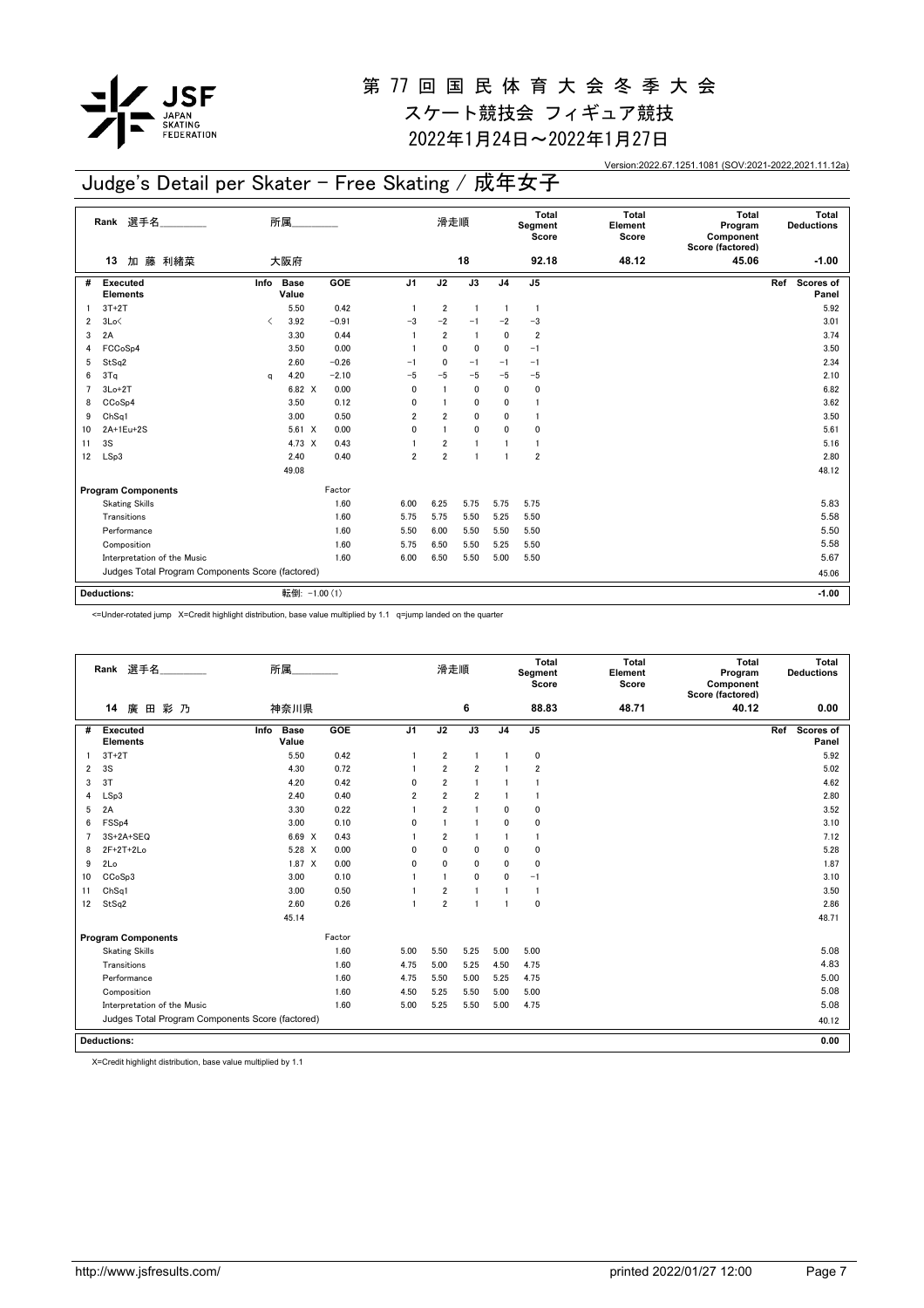

2022年1月24日~2022年1月27日

Version:2022.67.1251.1081 (SOV:2021-2022,2021.11.12a)

## Judge's Detail per Skater - Free Skating / 成年女子

|                | Rank 選手名                                         |                                          | 所属                   |         |                | 滑走順            |                 |                | Total<br>Segment<br>Score | <b>Total</b><br>Element<br>Score | <b>Total</b><br>Program<br>Component<br>Score (factored) | Total<br><b>Deductions</b> |
|----------------|--------------------------------------------------|------------------------------------------|----------------------|---------|----------------|----------------|-----------------|----------------|---------------------------|----------------------------------|----------------------------------------------------------|----------------------------|
|                | 海津 あすか<br>15                                     |                                          | 北海道                  |         |                |                | 11              |                | 85.73                     | 42.92                            | 42.81                                                    | 0.00                       |
| #              | <b>Executed</b><br><b>Elements</b>               | Info                                     | <b>Base</b><br>Value | GOE     | J <sub>1</sub> | J2             | $\overline{J3}$ | J <sub>4</sub> | J5                        |                                  |                                                          | Scores of<br>Ref<br>Panel  |
|                | 3Lz<<                                            | <<                                       | 2.10                 | $-1.05$ | $-5$           | $-5$           | $-5$            | $-5$           | $-5$                      |                                  |                                                          | 1.05                       |
| 2              | $3S+2T$                                          |                                          | 5.60                 | 0.14    |                | $-1$           | $\pmb{0}$       | $\mathbf{1}$   | 0                         |                                  |                                                          | 5.74                       |
| 3              | $3T+2T+2Lo$                                      |                                          | 7.20                 | 0.28    | 0              | $\overline{1}$ | $\overline{1}$  | $\mathbf{1}$   | 0                         |                                  |                                                          | 7.48                       |
| 4              | FCCoSp4                                          |                                          | 3.50                 | 0.00    | 0              | $\mathbf{1}$   | $\mathbf 0$     | 0              | $-1$                      |                                  |                                                          | 3.50                       |
| 5              | ChSq1                                            |                                          | 3.00                 | 0.50    | $\overline{2}$ | $\overline{1}$ | $\overline{1}$  | $\overline{1}$ | $\overline{1}$            |                                  |                                                          | 3.50                       |
| 6              | 2Aq+2Lo<                                         | $\overline{\phantom{a}}$                 | 4.66                 | $-1.54$ | $-4$           | $-5$           | $-4$            | $-5$           | $-5$                      |                                  |                                                          | 3.12                       |
| $\overline{7}$ | 3S<                                              | $\overline{\left\langle \right\rangle }$ | $3.78 \times$        | $-0.57$ | $-2$           | $-3$           | $-1$            | $-2$           | $-1$                      |                                  |                                                          | 3.21                       |
| 8              | FSS <sub>p4</sub>                                |                                          | 3.00                 | 0.30    | $\mathbf{1}$   | $\overline{1}$ | $\overline{1}$  | 0              | $\overline{1}$            |                                  |                                                          | 3.30                       |
| 9              | 3T<                                              | $\overline{\left\langle \right\rangle }$ | 3.70 X               | $-1.01$ | $-3$           | $-3$           | $-3$            | $-3$           | $-3$                      |                                  |                                                          | 2.69                       |
| 10             | 2A                                               |                                          | $3.63 \times$        | 0.33    | $\mathbf{1}$   | $\mathbf{1}$   | $\overline{1}$  | 0              | $\overline{1}$            |                                  |                                                          | 3.96                       |
| 11             | StSq2                                            |                                          | 2.60                 | 0.52    | 3              | $\overline{2}$ | $\overline{2}$  | $\mathbf{0}$   | $\overline{\mathbf{2}}$   |                                  |                                                          | 3.12                       |
| 12             | CCoSp3V                                          |                                          | 2.25                 | 0.00    | 0              | $\mathbf{1}$   | $\mathbf{0}$    | $\mathbf{0}$   | $-2$                      |                                  |                                                          | 2.25                       |
|                |                                                  |                                          | 45.02                |         |                |                |                 |                |                           |                                  |                                                          | 42.92                      |
|                | <b>Program Components</b>                        |                                          |                      | Factor  |                |                |                 |                |                           |                                  |                                                          |                            |
|                | <b>Skating Skills</b>                            |                                          |                      | 1.60    | 5.25           | 5.25           | 5.50            | 5.00           | 5.25                      |                                  |                                                          | 5.25                       |
|                | Transitions                                      |                                          |                      | 1.60    | 5.00           | 5.00           | 5.25            | 4.75           | 5.00                      |                                  |                                                          | 5.00                       |
|                | Performance                                      |                                          |                      | 1.60    | 5.75           | 5.50           | 5.25            | 5.00           | 5.50                      |                                  |                                                          | 5.42                       |
|                | Composition                                      |                                          |                      | 1.60    | 5.50           | 5.25           | 5.75            | 5.25           | 5.50                      |                                  |                                                          | 5.42                       |
|                | Interpretation of the Music                      |                                          |                      | 1.60    | 5.75           | 5.75           | 5.75            | 5.25           | 5.50                      |                                  |                                                          | 5.67                       |
|                | Judges Total Program Components Score (factored) |                                          |                      |         |                |                |                 |                |                           |                                  |                                                          | 42.81                      |
|                |                                                  |                                          |                      |         |                |                |                 |                |                           |                                  |                                                          |                            |
|                | <b>Deductions:</b>                               |                                          |                      |         |                |                |                 |                |                           |                                  |                                                          | 0.00                       |

<=Under-rotated jump <<=Downgraded jump X=Credit highlight distribution, base value multiplied by 1.1

|                | Rank 選手名                                         |           | 所属                   |         |                | 滑走順            |                |                | <b>Total</b><br>Segment<br>Score | <b>Total</b><br>Element<br>Score | Total<br>Program<br>Component<br>Score (factored) |     | Total<br><b>Deductions</b> |
|----------------|--------------------------------------------------|-----------|----------------------|---------|----------------|----------------|----------------|----------------|----------------------------------|----------------------------------|---------------------------------------------------|-----|----------------------------|
|                | 伊勢<br>桃 菜<br>16                                  |           | 広島県                  |         |                |                | 3              |                | 83.43                            | 43.69                            | 39.74                                             |     | 0.00                       |
| #              | <b>Executed</b><br><b>Elements</b>               | Info      | <b>Base</b><br>Value | GOE     | J <sub>1</sub> | J2             | J3             | J <sub>4</sub> | J <sub>5</sub>                   |                                  |                                                   | Ref | <b>Scores of</b><br>Panel  |
|                | 3Lzq                                             | $\Omega$  | 5.90                 | $-0.59$ | $-1$           | 0              | $-1$           | $-1$           | $-1$                             |                                  |                                                   |     | 5.31                       |
| $\overline{2}$ | $3Fq+2T$                                         | a         | 6.60                 | $-0.71$ | $-2$           | $-1$           | $-1$           | $-1$           | $-2$                             |                                  |                                                   |     | 5.89                       |
| 3              | Ch <sub>Sq1</sub>                                |           | 3.00                 | 0.33    |                | $\overline{1}$ | $\mathbf{0}$   | $\mathbf{0}$   | $\overline{1}$                   |                                  |                                                   |     | 3.33                       |
| 4              | 2A                                               |           | 3.30                 | 0.44    |                |                | $\overline{2}$ |                | $\overline{2}$                   |                                  |                                                   |     | 3.74                       |
| 5              | CC <sub>o</sub> S <sub>p4</sub>                  |           | 3.50                 | 0.35    |                | $\overline{2}$ | $\overline{1}$ |                | $\mathbf{1}$                     |                                  |                                                   |     | 3.85                       |
| 6              | LSp3                                             |           | 2.40                 | 0.00    | 0              | $\mathbf 0$    | $\mathbf 0$    | $\mathbf{1}$   | $\mathbf 0$                      |                                  |                                                   |     | 2.40                       |
|                | 3F!                                              | т.        | 5.30                 | $-1.59$ | $-3$           | $-4$           | $-3$           | $-3$           | $-3$                             |                                  |                                                   |     | 3.71                       |
| 8              | 3T                                               |           | 4.62 $\times$        | $-0.14$ | $\mathbf{0}$   | $-1$           | $\mathbf{0}$   | $\mathbf{0}$   | $-1$                             |                                  |                                                   |     | 4.48                       |
| 9              | StSq2                                            |           | 2.60                 | 0.26    |                | $\overline{1}$ | -1             | $\mathbf{1}$   | $\mathbf{1}$                     |                                  |                                                   |     | 2.86                       |
| 10             | 3S<<                                             | <<        | $1.43 \times$        | $-0.65$ | $-5$           | $-5$           | $-5$           | $-5$           | $-5$                             |                                  |                                                   |     | 0.78                       |
| 11             | 2Aq+2Lo<                                         | $\langle$ | $5.13 \quad X$       | $-1.10$ | $-2$           | $-4$           | $-2$           | $-4$           | $-4$                             |                                  |                                                   |     | 4.03                       |
| 12             | FCS <sub>p4</sub>                                |           | 3.20                 | 0.11    | $\mathbf{0}$   | $\overline{1}$ | $\mathbf{0}$   | $\mathbf{0}$   | $\overline{1}$                   |                                  |                                                   |     | 3.31                       |
|                |                                                  |           | 46.98                |         |                |                |                |                |                                  |                                  |                                                   |     | 43.69                      |
|                | <b>Program Components</b>                        |           |                      | Factor  |                |                |                |                |                                  |                                  |                                                   |     |                            |
|                | <b>Skating Skills</b>                            |           |                      | 1.60    | 4.75           | 5.25           | 5.25           | 5.50           | 5.00                             |                                  |                                                   |     | 5.17                       |
|                | Transitions                                      |           |                      | 1.60    | 4.50           | 5.00           | 4.75           | 5.00           | 4.50                             |                                  |                                                   |     | 4.75                       |
|                | Performance                                      |           |                      | 1.60    | 4.75           | 5.25           | 5.00           | 5.25           | 4.75                             |                                  |                                                   |     | 5.00                       |
|                | Composition                                      |           |                      | 1.60    | 4.50           | 5.00           | 5.25           | 5.25           | 4.50                             |                                  |                                                   |     | 4.92                       |
|                | Interpretation of the Music                      |           |                      | 1.60    | 4.75           | 5.25           | 5.25           | 5.00           | 4.50                             |                                  |                                                   |     | 5.00                       |
|                | Judges Total Program Components Score (factored) |           |                      |         |                |                |                |                |                                  |                                  |                                                   |     | 39.74                      |
|                | Deductions:                                      |           |                      |         |                |                |                |                |                                  |                                  |                                                   |     | 0.00                       |

<=Under-rotated jump <<=Downgraded jump X=Credit highlight distribution, base value multiplied by 1.1 !=Not clear edge q=jump landed on the quarter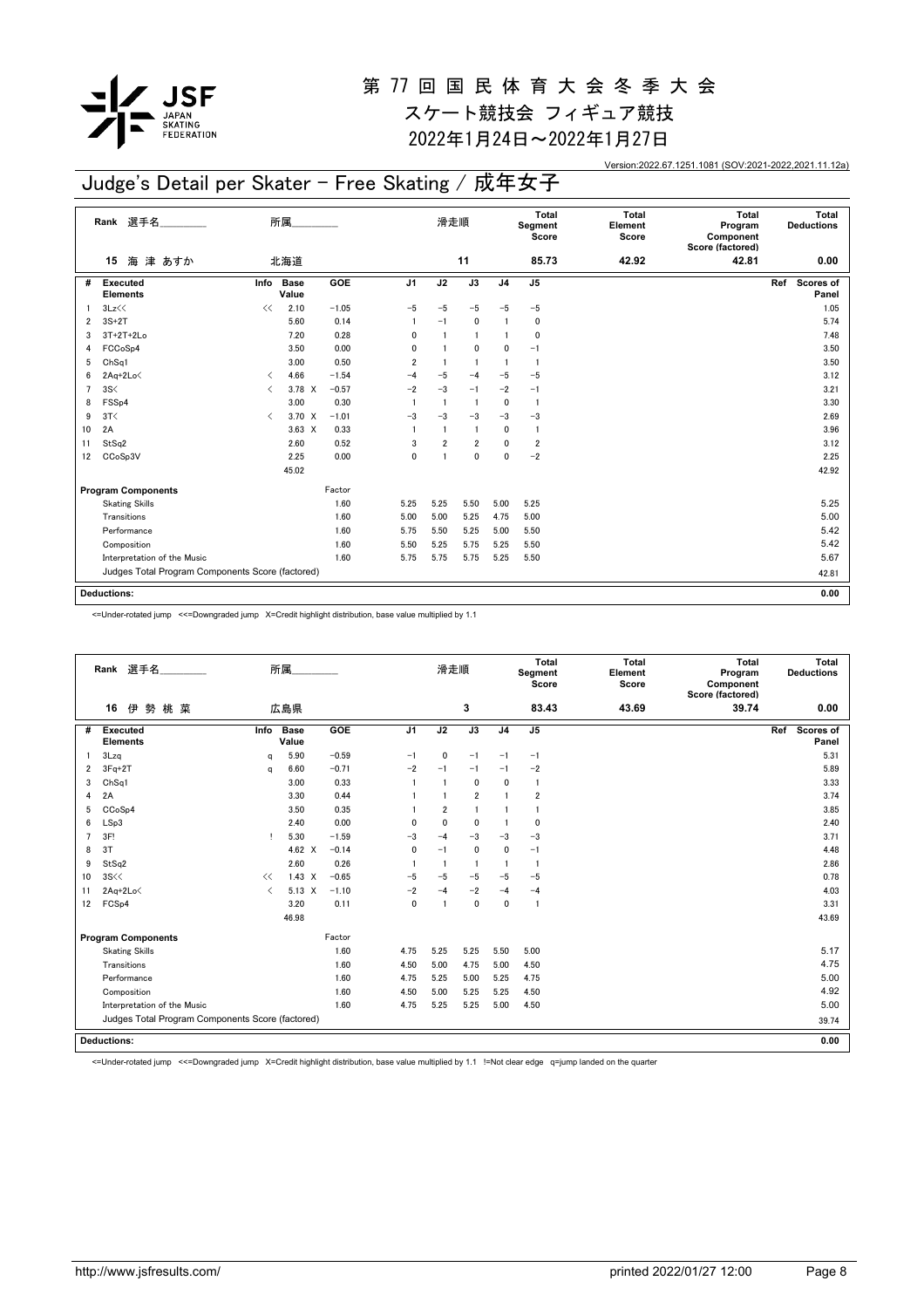

2022年1月24日~2022年1月27日

Version:2022.67.1251.1081 (SOV:2021-2022,2021.11.12a)

## Judge's Detail per Skater - Free Skating / 成年女子

|    | Rank 選手名                                         |                                          | 所属.                  |         |                | 滑走順            |                 |                | Total<br>Segment<br>Score | <b>Total</b><br>Element<br>Score | <b>Total</b><br>Program<br>Component<br>Score (factored) | Total<br><b>Deductions</b> |
|----|--------------------------------------------------|------------------------------------------|----------------------|---------|----------------|----------------|-----------------|----------------|---------------------------|----------------------------------|----------------------------------------------------------|----------------------------|
|    | 松下紗千<br>17                                       |                                          | 茨城県                  |         |                |                | 5               |                | 78.54                     | 39.33                            | 39.21                                                    | 0.00                       |
| #  | Executed<br><b>Elements</b>                      | Info                                     | <b>Base</b><br>Value | GOE     | J <sub>1</sub> | J2             | $\overline{J3}$ | J <sub>4</sub> | J <sub>5</sub>            |                                  |                                                          | Ref<br>Scores of<br>Panel  |
|    | 3S<                                              | $\overline{\phantom{a}}$                 | 3.44                 | $-1.03$ | $-2$           | $-3$           | $-3$            | $-3$           | $-4$                      |                                  |                                                          | 2.41                       |
| 2  | 3T<<                                             | <<                                       | 1.30                 | $-0.52$ | $-3$           | $-4$           | $-4$            | $-5$           | $-4$                      |                                  |                                                          | 0.78                       |
| 3  | 2A                                               |                                          | 3.30                 | 0.11    | $\overline{1}$ | 0              | $\mathbf 0$     | 0              | $\mathbf{1}$              |                                  |                                                          | 3.41                       |
| 4  | LSp4                                             |                                          | 2.70                 | 0.27    |                |                | $\overline{1}$  |                | 0                         |                                  |                                                          | 2.97                       |
| 5  | $2F+2Lo$                                         |                                          | 3.50                 | 0.00    | 0              | 0              | $\mathbf 0$     | 0              | 0                         |                                  |                                                          | 3.50                       |
| 6  | StSq2                                            |                                          | 2.60                 | 0.35    |                | $\overline{2}$ | $\overline{2}$  |                | $\mathbf{1}$              |                                  |                                                          | 2.95                       |
|    | $3S<+2T$                                         | $\overline{\left\langle \right\rangle }$ | $5.21 \tX$           | $-1.03$ | $-3$           | $-3$           | $-3$            | $-2$           | $-3$                      |                                  |                                                          | 4.18                       |
| 8  | 2A                                               |                                          | $3.63 \times$        | 0.33    | $\overline{1}$ | $\mathbf{1}$   | $\overline{1}$  |                | -1                        |                                  |                                                          | 3.96                       |
| 9  | FSSp3                                            |                                          | 2.60                 | 0.00    | 0              | 0              | 0               | 0              | 0                         |                                  |                                                          | 2.60                       |
| 10 | Ch <sub>Sq1</sub>                                |                                          | 3.00                 | 0.50    | 3              |                | $-1$            | 0              | 2                         |                                  |                                                          | 3.50                       |
| 11 | $2F+2T+2Lo$                                      |                                          | 5.28 X               | $-0.06$ | $-3$           | $-1$           | $\mathbf 0$     | 0              | 0                         |                                  |                                                          | 5.22                       |
| 12 | CCoSp4                                           |                                          | 3.50                 | 0.35    | $\overline{1}$ | $\overline{2}$ | $\overline{1}$  | $\mathbf{0}$   | $\mathbf{1}$              |                                  |                                                          | 3.85                       |
|    |                                                  |                                          | 40.06                |         |                |                |                 |                |                           |                                  |                                                          | 39.33                      |
|    | <b>Program Components</b>                        |                                          |                      | Factor  |                |                |                 |                |                           |                                  |                                                          |                            |
|    | <b>Skating Skills</b>                            |                                          |                      | 1.60    | 5.00           | 5.00           | 4.75            | 5.00           | 4.50                      |                                  |                                                          | 4.92                       |
|    | Transitions                                      |                                          |                      | 1.60    | 5.00           | 4.75           | 4.50            | 4.50           | 4.50                      |                                  |                                                          | 4.58                       |
|    | Performance                                      |                                          |                      | 1.60    | 5.50           | 5.00           | 4.50            | 4.75           | 5.00                      |                                  |                                                          | 4.92                       |
|    | Composition                                      |                                          |                      | 1.60    | 5.00           | 5.00           | 4.75            | 5.00           | 4.75                      |                                  |                                                          | 4.92                       |
|    | Interpretation of the Music                      |                                          |                      | 1.60    | 5.50           | 5.25           | 5.00            | 4.75           | 5.25                      |                                  |                                                          | 5.17                       |
|    | Judges Total Program Components Score (factored) |                                          |                      |         |                |                |                 |                |                           |                                  |                                                          | 39.21                      |
|    | <b>Deductions:</b>                               |                                          |                      |         |                |                |                 |                |                           |                                  |                                                          | 0.00                       |
|    |                                                  |                                          |                      |         |                |                |                 |                |                           |                                  |                                                          |                            |

<=Under-rotated jump <<=Downgraded jump X=Credit highlight distribution, base value multiplied by 1.1

|                    | Rank 選手名                                         |      | 所属                   |         |                | 滑走順            |                |                | Total<br>Segment<br>Score | Total<br>Element<br>Score | Total<br>Program<br>Component<br>Score (factored) |     | Total<br><b>Deductions</b> |
|--------------------|--------------------------------------------------|------|----------------------|---------|----------------|----------------|----------------|----------------|---------------------------|---------------------------|---------------------------------------------------|-----|----------------------------|
|                    | 原<br>茜<br>18<br>松                                |      | 埼玉県                  |         |                |                | 2              |                | 77.21                     | 38.94                     | 38.27                                             |     | 0.00                       |
| #                  | <b>Executed</b><br><b>Elements</b>               | Info | <b>Base</b><br>Value | GOE     | J <sub>1</sub> | J2             | J3             | J <sub>4</sub> | J <sub>5</sub>            |                           |                                                   | Ref | <b>Scores of</b><br>Panel  |
| 2T                 |                                                  |      | 1.30                 | $-0.61$ | $-2$           | $-5$           | $-5$           | $-5$           | $-4$                      |                           |                                                   |     | 0.69                       |
| 2                  | $3S+2T$                                          |      | 5.60                 | $-0.14$ | $\mathbf{0}$   | $\mathbf 0$    | $\mathbf 0$    | $-1$           | $-1$                      |                           |                                                   |     | 5.46                       |
| 3                  | 2Aq                                              | a    | 3.30                 | $-0.55$ | $-2$           | $-1$           | $-1$           | $-2$           | $-2$                      |                           |                                                   |     | 2.75                       |
| 4                  | FCCoSp4                                          |      | 3.50                 | 0.23    |                | $\mathbf{0}$   | -1             | 0              | $\overline{1}$            |                           |                                                   |     | 3.73                       |
| 5                  | Ch <sub>Sq1</sub>                                |      | 3.00                 | 0.00    | $\overline{2}$ | $\mathbf 0$    | 0              | $\mathbf{0}$   | $\mathbf 0$               |                           |                                                   |     | 3.00                       |
| 6                  | 2Aq                                              | a    | 3.30                 | $-0.55$ | $-2$           | $-1$           | $-2$           | $-2$           | $-1$                      |                           |                                                   |     | 2.75                       |
| 7                  | FCSp3                                            |      | 2.80                 | 0.00    | $\mathbf{0}$   | $\overline{1}$ | $\mathbf 0$    | $\mathbf 0$    | $\mathbf 0$               |                           |                                                   |     | 2.80                       |
| 8                  | 2F!+1Eu+2S                                       |      | $3.96 \times$        | $-0.18$ | $-1$           | $-1$           | $-1$           | $-1$           | $-1$                      |                           |                                                   |     | 3.78                       |
| 9                  | 3T <sub>a</sub>                                  | a    | 4.62 $\times$        | $-0.84$ | $-2$           | $-2$           | $-3$           | $-2$           | $-2$                      |                           |                                                   |     | 3.78                       |
| 10                 | StSq2                                            |      | 2.60                 | 0.26    | $\overline{2}$ | $\overline{1}$ | $\overline{1}$ | $\mathbf{1}$   | $\mathbf{1}$              |                           |                                                   |     | 2.86                       |
| 11                 | $2F+2Log$                                        | a    | 3.85 X               | $-0.36$ | $-2$           | $-2$           | $-2$           | $-2$           | $-2$                      |                           |                                                   |     | 3.49                       |
| 12                 | CC <sub>o</sub> S <sub>p4</sub>                  |      | 3.50                 | 0.35    | $\overline{1}$ | $\overline{1}$ | $\overline{1}$ | 0              | $\overline{1}$            |                           |                                                   |     | 3.85                       |
|                    |                                                  |      | 41.33                |         |                |                |                |                |                           |                           |                                                   |     | 38.94                      |
|                    | <b>Program Components</b>                        |      |                      | Factor  |                |                |                |                |                           |                           |                                                   |     |                            |
|                    | <b>Skating Skills</b>                            |      |                      | 1.60    | 4.75           | 4.75           | 5.00           | 4.75           | 4.75                      |                           |                                                   |     | 4.75                       |
|                    | Transitions                                      |      |                      | 1.60    | 4.75           | 4.50           | 4.75           | 4.25           | 4.75                      |                           |                                                   |     | 4.67                       |
|                    | Performance                                      |      |                      | 1.60    | 5.00           | 4.50           | 4.75           | 4.50           | 5.00                      |                           |                                                   |     | 4.75                       |
|                    | Composition                                      |      |                      | 1.60    | 4.50           | 4.75           | 4.75           | 4.50           | 5.00                      |                           |                                                   |     | 4.67                       |
|                    | Interpretation of the Music                      |      |                      | 1.60    | 5.25           | 5.00           | 5.00           | 4.50           | 5.25                      |                           |                                                   |     | 5.08                       |
|                    | Judges Total Program Components Score (factored) |      |                      |         |                |                |                |                |                           |                           |                                                   |     | 38.27                      |
| <b>Deductions:</b> |                                                  |      |                      |         |                |                |                |                |                           |                           |                                                   |     | 0.00                       |

X=Credit highlight distribution, base value multiplied by 1.1 !=Not clear edge q=jump landed on the quarter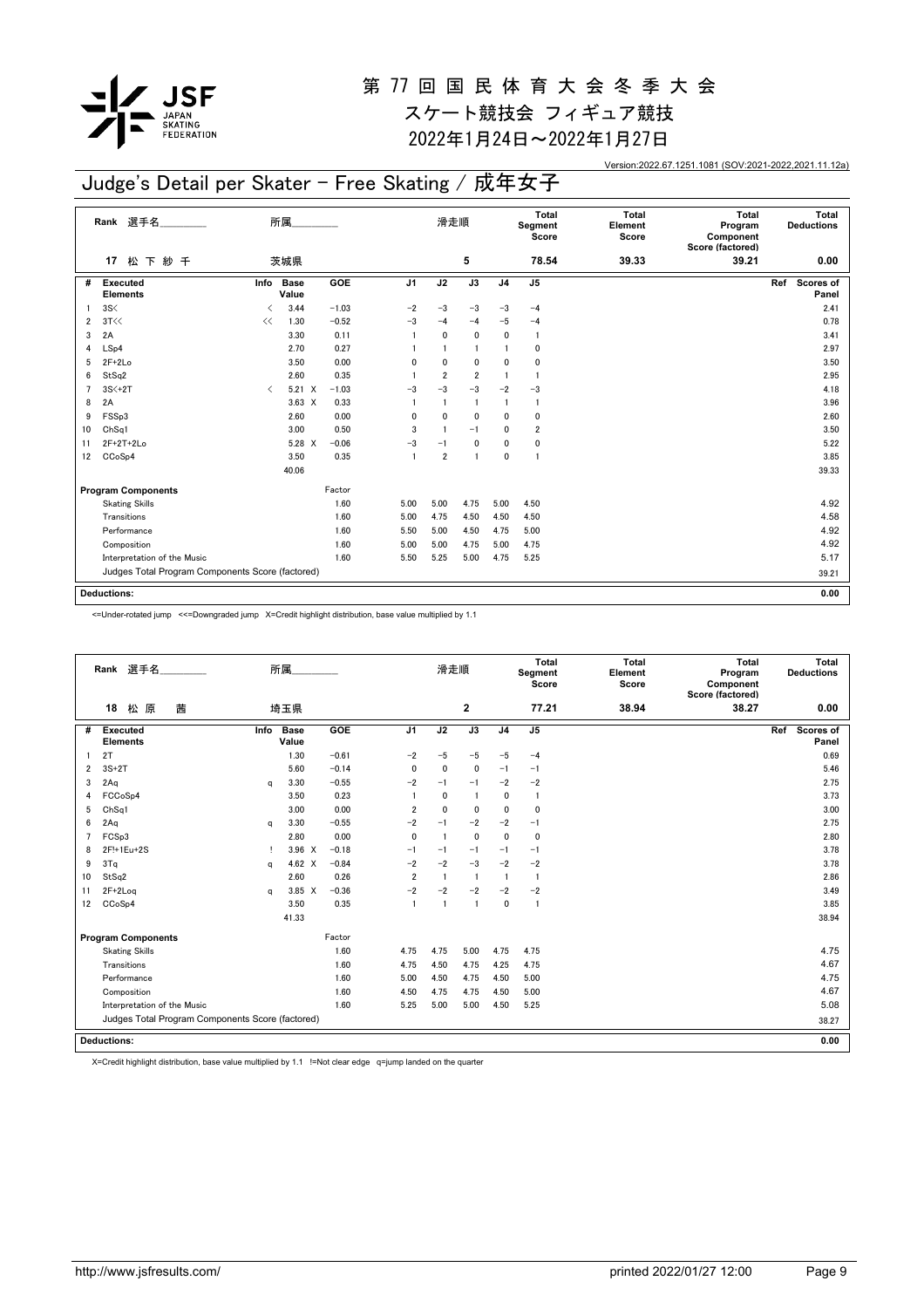

## 第 77 回 国 民 体 育 大 会 冬 季 大 会

スケート競技会 フィギュア競技 2022年1月24日~2022年1月27日

Version:2022.67.1251.1081 (SOV:2021-2022,2021.11.12a)

## Judge's Detail per Skater - Free Skating / 成年女子

|    | Rank 選手名                                         |                                          | 所属.                  |         |                         | 滑走順            |                |                | Total<br>Segment<br>Score | <b>Total</b><br>Element<br>Score | <b>Total</b><br>Program<br>Component<br>Score (factored) | Total<br><b>Deductions</b> |
|----|--------------------------------------------------|------------------------------------------|----------------------|---------|-------------------------|----------------|----------------|----------------|---------------------------|----------------------------------|----------------------------------------------------------|----------------------------|
|    | 今永梨絵<br>19                                       |                                          | 兵庫県                  |         |                         |                | 9              |                | 76.52                     | 38.65                            | 37.87                                                    | 0.00                       |
| #  | <b>Executed</b><br><b>Elements</b>               | Info                                     | <b>Base</b><br>Value | GOE     | J <sub>1</sub>          | J2             | J3             | J <sub>4</sub> | J <sub>5</sub>            |                                  |                                                          | Ref<br>Scores of<br>Panel  |
|    | $3S+2T$                                          |                                          | 5.60                 | 0.14    | 0                       | 0              | $\overline{1}$ |                | 0                         |                                  |                                                          | 5.74                       |
| 2  | 2Lz                                              |                                          | 2.10                 | 0.00    |                         | 0              | $\mathbf 0$    | 0              | 0                         |                                  |                                                          | 2.10                       |
| 3  | 3T<                                              | $\overline{\left\langle \right\rangle }$ | 3.36                 | $-1.68$ | $-5$                    | $-5$           | $-5$           | $-5$           | $-5$                      |                                  |                                                          | 1.68                       |
| 4  | SSp4                                             |                                          | 2.50                 | 0.33    | $\overline{2}$          | $\mathbf{1}$   | $\overline{2}$ |                | 1                         |                                  |                                                          | 2.83                       |
| 5  | 3S<                                              | $\overline{\left( \right. }%$            | 3.44                 | $-0.46$ | $-2$                    | $-3$           | $-1$           | $-1$           | $-1$                      |                                  |                                                          | 2.98                       |
| 6  | $2A+2T$                                          |                                          | $5.06 \t X$          | 0.00    | $\mathbf{0}$            | 0              | 0              | 0              | 0                         |                                  |                                                          | 5.06                       |
|    | FCS <sub>p4</sub>                                |                                          | 3.20                 | 0.32    |                         |                | $\blacksquare$ | 0              | $\overline{\mathbf{2}}$   |                                  |                                                          | 3.52                       |
| 8  | 2Lz                                              |                                          | $2.31 \times$        | 0.00    |                         | $\mathbf{0}$   | $\mathbf 0$    | 0              | 0                         |                                  |                                                          | 2.31                       |
| 9  | 2Aq                                              | a                                        | $3.63 \times$        | $-1.65$ | -5                      | $-5$           | $-5$           | $-5$           | $-5$                      |                                  |                                                          | 1.98                       |
| 10 | StSq2                                            |                                          | 2.60                 | 0.00    | $\overline{\mathbf{1}}$ | $\mathbf{0}$   | $\mathbf{0}$   | $\mathbf{0}$   | 0                         |                                  |                                                          | 2.60                       |
| 11 | CCoSp4                                           |                                          | 3.50                 | 0.35    | $\overline{2}$          |                | $\blacksquare$ |                | $\mathbf{1}$              |                                  |                                                          | 3.85                       |
| 12 | ChSq1                                            |                                          | 3.00                 | 1.00    | $\overline{2}$          | $\overline{2}$ | $\overline{1}$ | $\overline{2}$ | $\overline{\mathbf{2}}$   |                                  |                                                          | 4.00                       |
|    |                                                  |                                          | 40.30                |         |                         |                |                |                |                           |                                  |                                                          | 38.65                      |
|    | <b>Program Components</b>                        |                                          |                      | Factor  |                         |                |                |                |                           |                                  |                                                          |                            |
|    | <b>Skating Skills</b>                            |                                          |                      | 1.60    | 4.75                    | 4.75           | 5.25           | 5.00           | 4.50                      |                                  |                                                          | 4.83                       |
|    | Transitions                                      |                                          |                      | 1.60    | 4.25                    | 4.50           | 4.50           | 4.50           | 4.25                      |                                  |                                                          | 4.42                       |
|    | Performance                                      |                                          |                      | 1.60    | 4.75                    | 5.00           | 5.00           | 4.75           | 4.75                      |                                  |                                                          | 4.83                       |
|    | Composition                                      |                                          |                      | 1.60    | 4.50                    | 4.75           | 4.75           | 5.00           | 4.50                      |                                  |                                                          | 4.67                       |
|    | Interpretation of the Music                      |                                          |                      | 1.60    | 5.00                    | 5.00           | 4.75           | 5.25           | 4.50                      |                                  |                                                          | 4.92                       |
|    | Judges Total Program Components Score (factored) |                                          |                      |         |                         |                |                |                |                           |                                  |                                                          | 37.87                      |
|    |                                                  |                                          |                      |         |                         |                |                |                |                           |                                  |                                                          |                            |
|    | <b>Deductions:</b>                               |                                          |                      |         |                         |                |                |                |                           |                                  |                                                          | 0.00                       |

<=Under-rotated jump X=Credit highlight distribution, base value multiplied by 1.1 q=jump landed on the quarter

|                | Rank 選手名                           |                                                  | 所属                   |         |                | 滑走順            |                |                | Total<br>Segment<br>Score | Total<br>Element<br>Score | Total<br>Program<br>Component<br>Score (factored) |     | Total<br><b>Deductions</b> |
|----------------|------------------------------------|--------------------------------------------------|----------------------|---------|----------------|----------------|----------------|----------------|---------------------------|---------------------------|---------------------------------------------------|-----|----------------------------|
|                | 野<br>口 望々花<br>20                   |                                                  | 滋賀県                  |         |                |                | 8              |                | 75.42                     | 36.88                     | 40.54                                             |     | $-2.00$                    |
| #              | <b>Executed</b><br><b>Elements</b> | Info                                             | <b>Base</b><br>Value | GOE     | J <sub>1</sub> | J2             | J3             | J <sub>4</sub> | J <sub>5</sub>            |                           |                                                   | Ref | Scores of<br>Panel         |
|                | 3Lz                                | ≺                                                | 4.72                 | $-2.36$ | $-5$           | $-5$           | $-5$           | $-5$           | $-5$                      |                           |                                                   |     | 2.36                       |
| 2              | $3S+2T$                            |                                                  | 5.60                 | 0.43    | $\overline{1}$ | $\overline{2}$ | $\overline{1}$ | $\overline{1}$ | $\overline{1}$            |                           |                                                   |     | 6.03                       |
| 3              | 1F!                                | Ţ.                                               | 0.50                 | $-0.05$ | $-1$           | $-1$           | $-1$           | $-1$           | $-2$                      |                           |                                                   |     | 0.45                       |
|                | FCCoSp4                            |                                                  | 3.50                 | 0.58    | $\overline{2}$ | 3              | $\overline{2}$ | -1             | $\overline{1}$            |                           |                                                   |     | 4.08                       |
| 5              | 3Lz <+REP                          | $\overline{\left( \right. }%$                    | 3.30                 | $-2.36$ | $-5$           | $-5$           | $-5$           | $-5$           | $-5$                      |                           |                                                   |     | 0.94                       |
| 6              | ChSq1                              |                                                  | 3.00                 | 0.33    | $\overline{2}$ | $\overline{2}$ | 0              | 0              | $-1$                      |                           |                                                   |     | 3.33                       |
| $\overline{7}$ | 3S                                 |                                                  | 4.73 X               | $-1.15$ | $-2$           | $-3$           | $-3$           | $-3$           | $-1$                      |                           |                                                   |     | 3.58                       |
| 8              | FCSp3                              |                                                  | 2.80                 | $-0.37$ | $-2$           | $-2$           | $-1$           | 0              | $-1$                      |                           |                                                   |     | 2.43                       |
| 9              | 2A                                 |                                                  | $3.63 \times$        | $-0.99$ | $-3$           | $-3$           | $-3$           | $-3$           | $-3$                      |                           |                                                   |     | 2.64                       |
| 10             | StSq2                              |                                                  | 2.60                 | $-0.09$ | $\mathbf{0}$   | $\mathbf 0$    | $-2$           | $\mathbf{1}$   | $-1$                      |                           |                                                   |     | 2.51                       |
| 11             | 2A+2T+2Lo<                         | $\langle$                                        | 6.56 X               | $-1.10$ | $-4$           | $-1$           | $-4$           | $-2$           | $-5$                      |                           |                                                   |     | 5.46                       |
| 12             | CCoSp4V                            |                                                  | 2.63                 | 0.44    | $\overline{2}$ | $\overline{2}$ | $\overline{1}$ | $\mathbf{1}$   | $\overline{2}$            |                           |                                                   |     | 3.07                       |
|                |                                    |                                                  | 43.57                |         |                |                |                |                |                           |                           |                                                   |     | 36.88                      |
|                | <b>Program Components</b>          |                                                  |                      | Factor  |                |                |                |                |                           |                           |                                                   |     |                            |
|                | <b>Skating Skills</b>              |                                                  |                      | 1.60    | 5.25           | 5.50           | 5.25           | 5.50           | 5.50                      |                           |                                                   |     | 5.42                       |
|                | Transitions                        |                                                  |                      | 1.60    | 4.75           | 5.25           | 4.75           | 5.00           | 5.00                      |                           |                                                   |     | 4.92                       |
|                | Performance                        |                                                  |                      | 1.60    | 5.00           | 4.75           | 4.75           | 5.25           | 5.00                      |                           |                                                   |     | 4.92                       |
|                | Composition                        |                                                  |                      | 1.60    | 4.75           | 5.25           | 4.75           | 5.50           | 5.25                      |                           |                                                   |     | 5.08                       |
|                | Interpretation of the Music        |                                                  |                      | 1.60    | 5.00           | 5.00           | 5.00           | 5.25           | 5.00                      |                           |                                                   |     | 5.00                       |
|                |                                    | Judges Total Program Components Score (factored) |                      |         |                |                |                |                |                           |                           |                                                   |     | 40.54                      |
|                | <b>Deductions:</b>                 |                                                  | 転倒: - 2.00 (2)       |         |                |                |                |                |                           |                           |                                                   |     | $-2.00$                    |

<=Under-rotated jump X=Credit highlight distribution, base value multiplied by 1.1 !=Not clear edge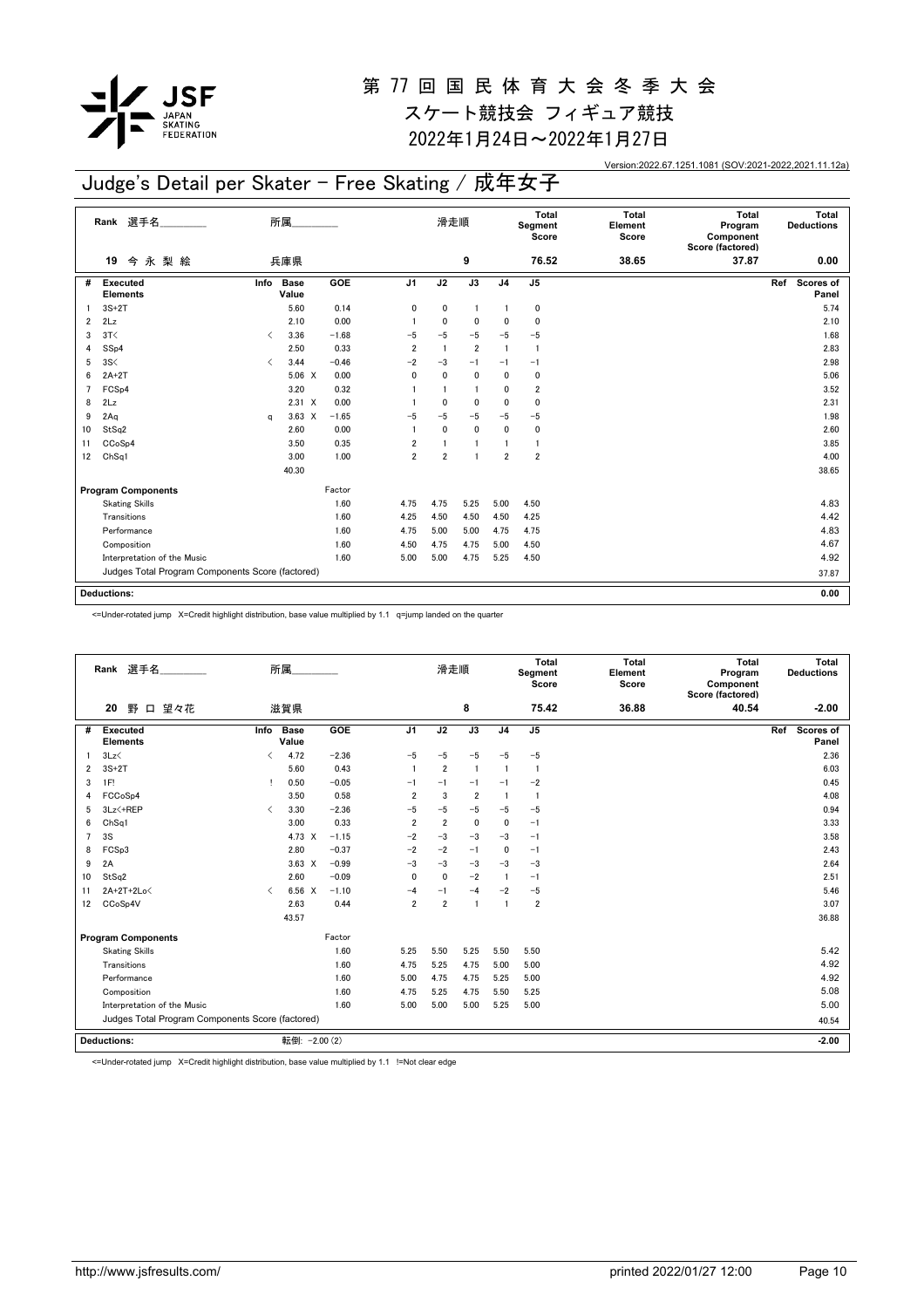

# 第 77 回 国 民 体 育 大 会 冬 季 大 会

スケート競技会 フィギュア競技 2022年1月24日~2022年1月27日

Version:2022.67.1251.1081 (SOV:2021-2022,2021.11.12a)

## Judge's Detail per Skater - Free Skating / 成年女子

|                | Rank 選手名                                         |                               | 所属                   |         |                | 滑走順                     |                 |                | Total<br>Segment<br>Score | <b>Total</b><br>Element<br>Score | <b>Total</b><br>Program<br>Component<br>Score (factored) | Total<br><b>Deductions</b> |
|----------------|--------------------------------------------------|-------------------------------|----------------------|---------|----------------|-------------------------|-----------------|----------------|---------------------------|----------------------------------|----------------------------------------------------------|----------------------------|
|                | 森下実咲<br>21                                       |                               | 大阪府                  |         |                |                         | 12              |                | 74.94                     | 29.07                            | 47.87                                                    | $-2.00$                    |
| #              | Executed<br><b>Elements</b>                      | Info                          | <b>Base</b><br>Value | GOE     | J <sub>1</sub> | J2                      | $\overline{J3}$ | J <sub>4</sub> | J <sub>5</sub>            |                                  |                                                          | Scores of<br>Ref<br>Panel  |
|                | 1A                                               |                               | 1.10                 | 0.11    |                | $\overline{1}$          | $\mathbf{1}$    | 0              | $\overline{1}$            |                                  |                                                          | 1.21                       |
| $\overline{2}$ | 2Lo                                              |                               | 1.70                 | 0.00    | $-1$           | $\overline{\mathbf{1}}$ | $\mathbf{0}$    | $\mathbf{0}$   | 0                         |                                  |                                                          | 1.70                       |
| 3              | 3Sq                                              | a                             | 4.30                 | $-2.15$ | $-5$           | $-5$                    | $-5$            | $-5$           | $-5$                      |                                  |                                                          | 2.15                       |
| 4              | CCoSp2V                                          |                               | 1.88                 | 0.38    | $\overline{2}$ | 3                       | $\overline{2}$  | $\overline{2}$ | $\mathbf{1}$              |                                  |                                                          | 2.26                       |
| 5              | 2S                                               |                               | 1.30                 | 0.13    | 0              | $\overline{1}$          | $\overline{1}$  | $\mathbf{1}$   | $\mathbf{1}$              |                                  |                                                          | 1.43                       |
| 6              | $2A+2T$                                          |                               | $5.06 \quad X$       | 0.66    |                | $\overline{2}$          | $\overline{2}$  | $\overline{2}$ | $\overline{2}$            |                                  |                                                          | 5.72                       |
| $\overline{7}$ | 1T                                               |                               | 0.44 X               | $-0.11$ | $-3$           | $-4$                    | $-2$            | $-3$           | $-2$                      |                                  |                                                          | 0.33                       |
| 8              | FSSp3                                            |                               | 2.60                 | 0.00    | $\mathbf{0}$   | $\overline{1}$          | $\mathbf 0$     | $\mathbf{0}$   | $-1$                      |                                  |                                                          | 2.60                       |
| 9              | StSq2                                            |                               | 2.60                 | 0.78    | 3              | 3                       | 3               | 3              | 3                         |                                  |                                                          | 3.38                       |
| 10             | 2A<                                              | $\overline{\left( \right. }%$ | $2.90 \t X$          | $-1.32$ | $-5$           | -5                      | $-5$            | $-5$           | $-5$                      |                                  |                                                          | 1.58                       |
| 11             | Ch <sub>Sq1</sub>                                |                               | 3.00                 | 0.83    | 3              |                         | $\overline{1}$  | $\overline{2}$ | $\overline{\mathbf{2}}$   |                                  |                                                          | 3.83                       |
| 12             | LSp3                                             |                               | 2.40                 | 0.48    | $\overline{2}$ | $\overline{2}$          | $\overline{2}$  | 3              | $\overline{\mathbf{2}}$   |                                  |                                                          | 2.88                       |
|                |                                                  |                               | 29.28                |         |                |                         |                 |                |                           |                                  |                                                          | 29.07                      |
|                | <b>Program Components</b>                        |                               |                      | Factor  |                |                         |                 |                |                           |                                  |                                                          |                            |
|                | <b>Skating Skills</b>                            |                               |                      | 1.60    | 6.00           | 6.25                    | 6.25            | 5.75           | 6.50                      |                                  |                                                          | 6.17                       |
|                | Transitions                                      |                               |                      | 1.60    | 5.75           | 5.50                    | 5.75            | 5.50           | 6.00                      |                                  |                                                          | 5.67                       |
|                | Performance                                      |                               |                      | 1.60    | 6.00           | 5.75                    | 5.75            | 5.50           | 6.00                      |                                  |                                                          | 5.83                       |
|                | Composition                                      |                               |                      | 1.60    | 6.00           | 5.75                    | 6.00            | 6.50           | 6.25                      |                                  |                                                          | 6.08                       |
|                | Interpretation of the Music                      |                               |                      | 1.60    | 6.25           | 6.00                    | 6.00            | 6.50           | 6.25                      |                                  |                                                          | 6.17                       |
|                | Judges Total Program Components Score (factored) |                               |                      |         |                |                         |                 |                |                           |                                  |                                                          | 47.87                      |
|                | <b>Deductions:</b>                               |                               | 転倒: - 2.00 (2)       |         |                |                         |                 |                |                           |                                  |                                                          | $-2.00$                    |

<=Under-rotated jump X=Credit highlight distribution, base value multiplied by 1.1 q=jump landed on the quarter

|    | Rank 選手名                                         |                                          | 所属                   |         |                | 滑走順            |                |                | <b>Total</b><br>Segment<br>Score | Total<br>Element<br>Score | Total<br>Program<br>Component<br>Score (factored) | Total<br><b>Deductions</b> |
|----|--------------------------------------------------|------------------------------------------|----------------------|---------|----------------|----------------|----------------|----------------|----------------------------------|---------------------------|---------------------------------------------------|----------------------------|
|    | 岡部季枝<br>22                                       |                                          | 茨城県                  |         |                |                | 1              |                | 68.12                            | 32.26                     | 35.86                                             | 0.00                       |
| #  | <b>Executed</b><br><b>Elements</b>               | Info                                     | <b>Base</b><br>Value | GOE     | J <sub>1</sub> | J2             | J3             | J <sub>4</sub> | J <sub>5</sub>                   |                           |                                                   | Scores of<br>Ref<br>Panel  |
|    | 3Lo<                                             | $\overline{\left\langle \right\rangle }$ | 3.92                 | $-1.18$ | $-2$           | $-3$           | $-3$           | $-4$           | $-3$                             |                           |                                                   | 2.74                       |
| 2  | $3Lo<<+2T$                                       | <<                                       | 3.00                 | $-0.51$ | $-3$           | $-3$           | $-3$           | $-3$           | $-3$                             |                           |                                                   | 2.49                       |
| 3  | 3S<                                              | $\overline{\left\langle \right\rangle }$ | 3.44                 | $-0.69$ | $-2$           | $-2$           | $-2$           | $-2$           | $-2$                             |                           |                                                   | 2.75                       |
| 4  | FSSp4                                            |                                          | 3.00                 | 0.30    | $\overline{2}$ | $\overline{1}$ | $\overline{1}$ | 0              | $\overline{1}$                   |                           |                                                   | 3.30                       |
| 5  | 2A                                               |                                          | 3.30                 | 0.11    | 0              | $\mathbf{1}$   | $\blacksquare$ | 0              | $\mathbf 0$                      |                           |                                                   | 3.41                       |
| 6  | ChSq1                                            |                                          | 3.00                 | $-0.17$ |                | 0              | 0              | $-1$           | $-1$                             |                           |                                                   | 2.83                       |
| 7  | StSq2                                            |                                          | 2.60                 | $-0.09$ | $\mathbf{0}$   | $\mathbf{0}$   | $\mathbf 0$    | $-1$           | $-1$                             |                           |                                                   | 2.51                       |
| 8  | 2Lo                                              |                                          | $1.87 \times$        | $-0.62$ | $-3$           | $-4$           | $-4$           | $-3$           | $-5$                             |                           |                                                   | 1.25                       |
| 9  | 2A+1Eu+2S                                        |                                          | 5.61 X               | $-0.11$ | $\mathbf{0}$   | $\mathbf{0}$   | $-1$           | $-1$           | $\mathbf 0$                      |                           |                                                   | 5.50                       |
| 10 | 1S                                               |                                          | 0.44<br>$\mathsf{x}$ | $-0.03$ | $-1$           | $-1$           | $\mathbf{0}$   | 0              | $-1$                             |                           |                                                   | 0.41                       |
| 11 | LSp3                                             |                                          | 2.40                 | 0.00    | $\mathbf{0}$   |                | $\mathbf{0}$   | 0              | $\mathbf 0$                      |                           |                                                   | 2.40                       |
| 12 | CCoSp2                                           |                                          | 2.50                 | 0.17    | $\overline{1}$ | $\overline{2}$ | $\blacksquare$ | 0              | $\mathbf 0$                      |                           |                                                   | 2.67                       |
|    |                                                  |                                          | 35.08                |         |                |                |                |                |                                  |                           |                                                   | 32.26                      |
|    | <b>Program Components</b>                        |                                          |                      | Factor  |                |                |                |                |                                  |                           |                                                   |                            |
|    | <b>Skating Skills</b>                            |                                          |                      | 1.60    | 4.75           | 4.50           | 4.75           | 4.50           | 4.50                             |                           |                                                   | 4.58                       |
|    | Transitions                                      |                                          |                      | 1.60    | 4.50           | 4.25           | 4.50           | 4.25           | 4.25                             |                           |                                                   | 4.33                       |
|    | Performance                                      |                                          |                      | 1.60    | 4.75           | 4.50           | 4.50           | 4.50           | 4.25                             |                           |                                                   | 4.50                       |
|    | Composition                                      |                                          |                      | 1.60    | 4.50           | 4.75           | 4.50           | 4.50           | 4.25                             |                           |                                                   | 4.50                       |
|    | Interpretation of the Music                      |                                          |                      | 1.60    | 5.00           | 4.50           | 4.50           | 4.25           | 4.50                             |                           |                                                   | 4.50                       |
|    | Judges Total Program Components Score (factored) |                                          |                      |         |                |                |                |                |                                  |                           |                                                   | 35.86                      |
|    | <b>Deductions:</b>                               |                                          |                      |         |                |                |                |                |                                  |                           |                                                   | 0.00                       |
|    |                                                  |                                          |                      |         |                |                |                |                |                                  |                           |                                                   |                            |

<=Under-rotated jump <<=Downgraded jump X=Credit highlight distribution, base value multiplied by 1.1